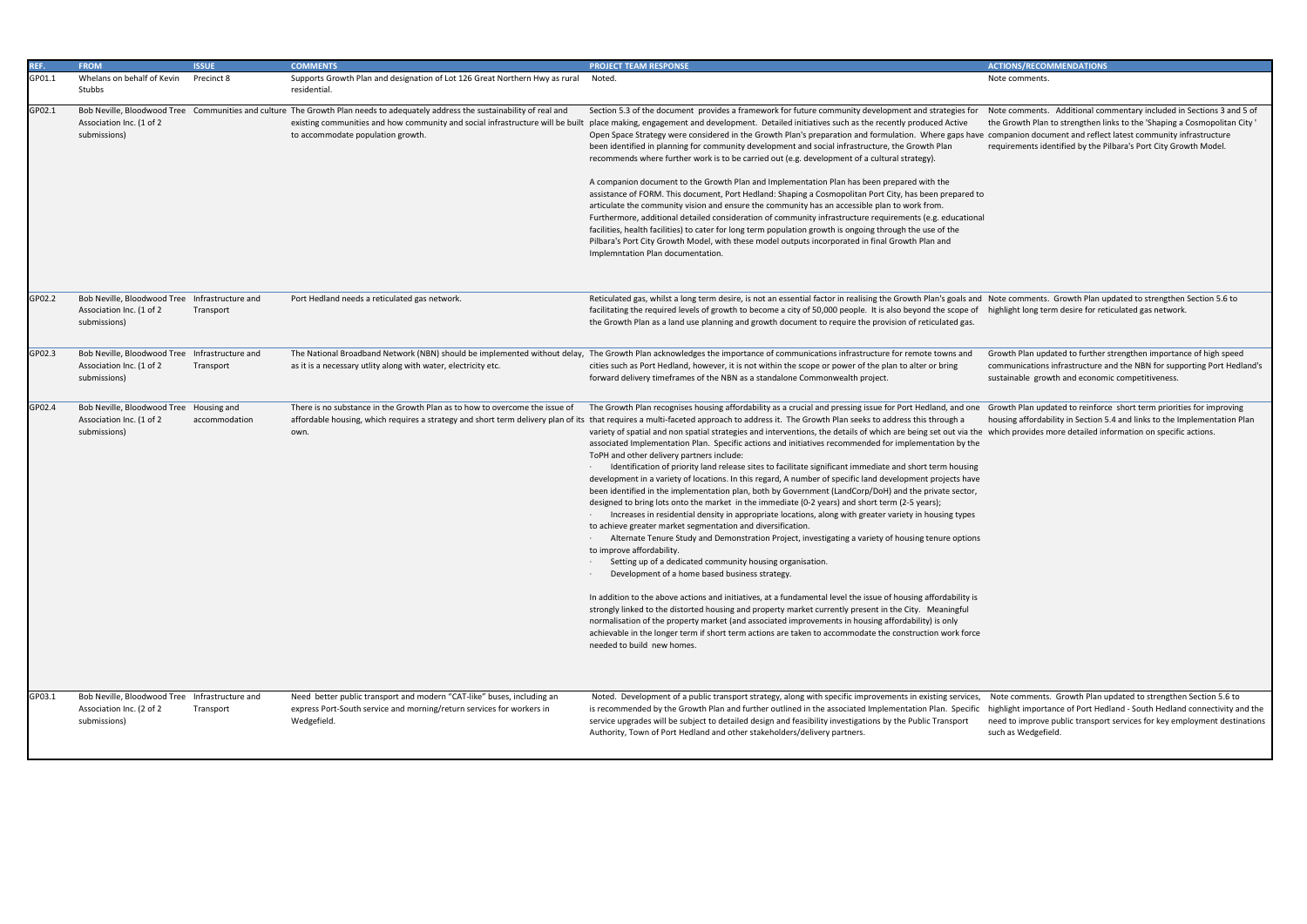Note comments. Growth Plan updated to note industry responsibility with regard to the management of off-site operational impacts.

| REF.   | <b>FROM</b> | <b>ISSUE</b>                 | <b>COMMENTS</b>                                                                                                     | <b>PROJECT TEAM RESPONSE</b>                                                                                                                                                                                                                                                                                                                                                                                                                                                                                                                                                                                  | <b>ACTIONS/RECON</b>                                                           |
|--------|-------------|------------------------------|---------------------------------------------------------------------------------------------------------------------|---------------------------------------------------------------------------------------------------------------------------------------------------------------------------------------------------------------------------------------------------------------------------------------------------------------------------------------------------------------------------------------------------------------------------------------------------------------------------------------------------------------------------------------------------------------------------------------------------------------|--------------------------------------------------------------------------------|
| GP04.1 | D Brown     | General                      | Suggests document is too focused on the needs of BHPBIO.                                                            | The Growth Plan was commissioned by the Town of Port Hedland and guided in its development by a wide Note comments<br>range of stakeholders, including State Government Agencies, utilities corporations, local community<br>groups, local businesses and resources companies. BHP are a key stakeholder in Port Hedland, but a much<br>wider set of interests were considered as part of the plan's preparation.                                                                                                                                                                                             |                                                                                |
|        |             |                              |                                                                                                                     | In preparing the draft growth plan, careful consideration was given to the role of mining and industry in<br>Port Hedland, which accounts for the vast majority of economic activity in the area and employment for<br>permanent and non-permanent residents. There exists a strong relationship between the activity of<br>industry and the historic, current and future role and function of Port Hedland. For this reason, the<br>operational elements of the port and associated infrastructure, as well as best practice land use planning<br>and community design principles, must be fully considered. |                                                                                |
| GP04.2 | D Brown     | Housing and<br>accommodation | Recommends LandCorp should sell land to low income earners at cost to help<br>address housing affordability issues. | It is outside the scope and role of the Growth Plan to direct the commercial activities of LandCorp.<br>Furthermore, the price of land contributes significantly less to the price of housing in Port Hedland<br>compared with the cost of construction (primarily due to the higher cost of materials, labour etc).                                                                                                                                                                                                                                                                                          | Note comments                                                                  |
| GP04.3 | D Brown     | Precinct 1                   | Opposes dust taskforce report recommendations and requests a stop to<br>Amendment 22 in the West End.               | A core element of the Growth Plan's scope and terms of reference was the Dust Taskforce Report and its<br>recommendations for the West End of Port Hedland. The identification and implementation of land use<br>planning responses consistent with the Dust Taskforce Report recommendations was mandated as a core<br>project objective for the Growth Plan and long term planning for the West End.                                                                                                                                                                                                        | Note comments.<br>been updated to t<br>need to provide f<br>potential in the W |
|        |             |                              |                                                                                                                     | The role of the Growth Plan is to provide a strategic land use framework for Port Hedland to guide future<br>local statutory planning and development. Whilst it can guide land use and future development, it cannot<br>direct the operational activities of resources companies or the Port Authority, which are regulated through<br>State environmental legislation and policy.                                                                                                                                                                                                                           |                                                                                |
| GP04.4 | D Brown     | Precinct 1                   | Supports Marina development in Precinct 1.                                                                          | 3 potential Marina locations are identified in the Growth Plan, and subject to detailed feasibility<br>assessments and stakeholder consultation to inform ultimate decision making.                                                                                                                                                                                                                                                                                                                                                                                                                           | Note comments.                                                                 |
| GP04.5 | D Brown     | Precinct 1                   | Requests a 4 lane road from Wedge Street to Broome Turnoff.                                                         | The Growth Plan acknowledges issues of traffic capacity on Wilson Street, and identifies that upgrades to<br>two lanes in each direction may be required depending on the nature of other road traffic management<br>actions (e.g. diversion of local traffic onto Anderson Street) and the ultimate success of enhanced public<br>transport provision.                                                                                                                                                                                                                                                       | Note comments.<br>with regard to Wi                                            |
| GP04.6 | D Brown     | Precinct 3                   | Requests better noise and dust control                                                                              | It is outside the scope of the Growth Plan to direct operational activities of the Port Hedland Port Authority Note comments.<br>and Port Users, however, the responsibility of industry to manage operational impacts on surrounding regard to the mar<br>urban areas is a key issue and could be acknowledged further in the Growth Plan report.                                                                                                                                                                                                                                                            |                                                                                |
| GP04.7 | D Brown     | Precinct 9                   | Keep the racecourse in town (the East End) instead of moving it to Precinct 9                                       | Any potential relocation of the racecourse is ultimately subject to agreement of the Port Hedland Turf<br>Club. The Growth Plan has considered the relocation in Precinct design options to demonstrate the urban<br>development potential of existing established areas in the East End. The co-location of the racecourse<br>with other recreational facilities and the waste water treatment operations (potentially allowing the reuse<br>of treated water on recreation sites) is a highly efficient and more sustainable development scenario in the<br>long term.                                      | Note comments                                                                  |
| GP04.8 | D Brown     | Precinct 11                  | High level of support for work to date                                                                              | Note comments.                                                                                                                                                                                                                                                                                                                                                                                                                                                                                                                                                                                                | Note comments                                                                  |
| GP05.1 | J Brown     | General                      | Port Hedland is not a mining town, but a town of permanent residents.                                               | Refer response to GP04.1                                                                                                                                                                                                                                                                                                                                                                                                                                                                                                                                                                                      | Note comments.                                                                 |

Note comments. Growth Plan commentary in Sections 3.5 and 5.7.1 has been updated to further acknowledge local landowner concerns and the need to provide further clarity on future land use and development potential in the West End.

Note comments. Growth Plan updated to strengthen recommendations with regard to Wison Street traffic capacity and upgrades.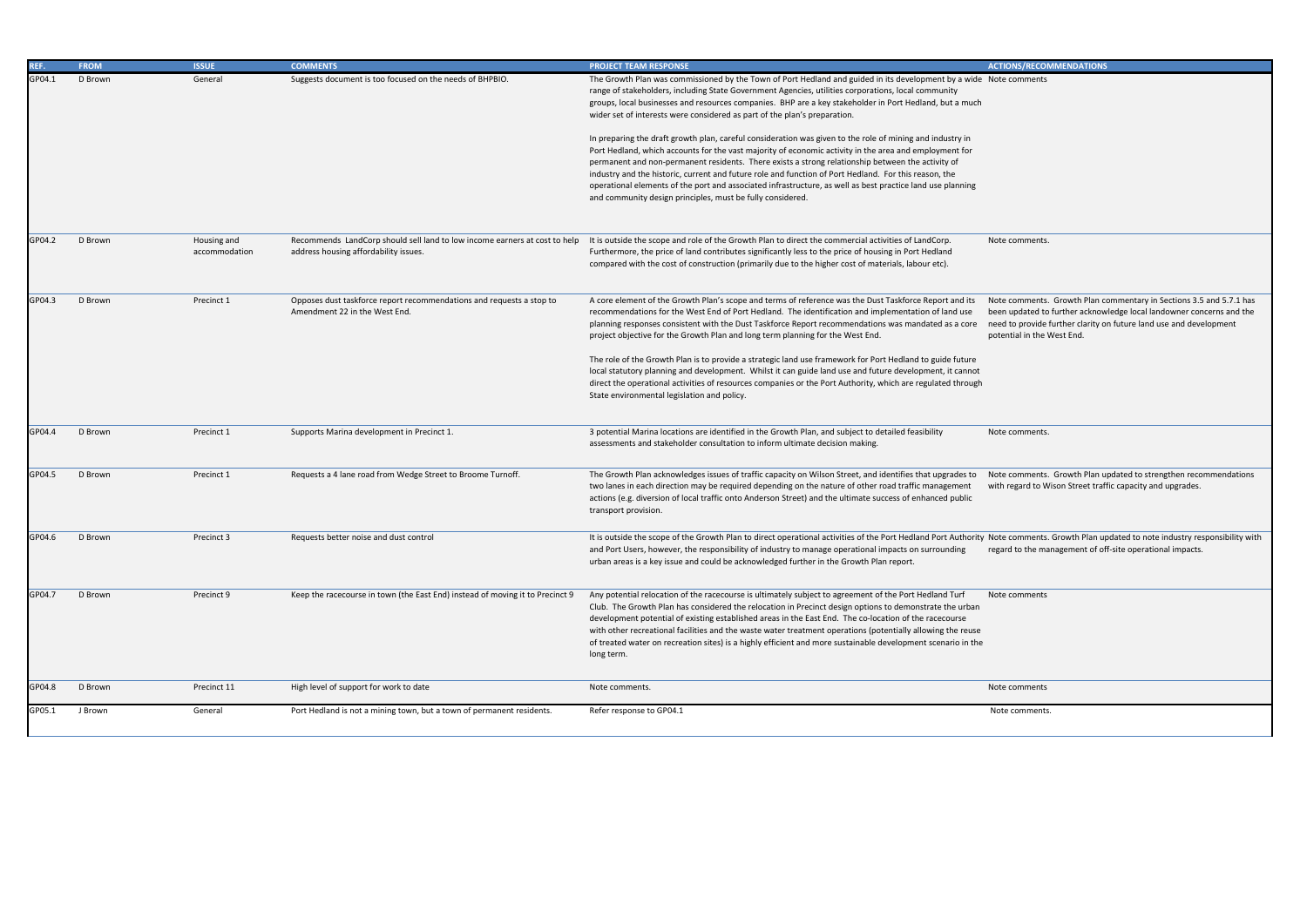Note comments. Growth Plan updated to include additional commentary in Sections 3 and 5 strengthening links to the 'Shaping a Cosmopolitan City ' companion document and reflecting latest community infrastructure requirements identified by the Pilbara's Port City Growth Model.

Growth Plan updated to include additional commentary to clarify the role and importance of FIFO and TWA in addressing issues of housing affordability, and the need to ensure TWA proposals positively and appropriately contribute to the sustainable development of Port Hedland and the strengthening of its communities.

|         | <u>FRUM</u>     | взон                         | COMMENTS                                                                                                                                                                                                                                                                                                    | <b>PROJECT TEAIVE RESPONSE</b>                                                                                                                                                                                                                                                                                                                                                                                                                                                                                                                                                                                                                                                                                                                                                                                                                                                                                                                                                                                                                                                                                                                                                                                                                                                                                                                                                                                                                                                                                                                                                                                                                                                                                                                                                                                                                                                                                                           | ACTIONS/RECOR                                                                                                                                                                |
|---------|-----------------|------------------------------|-------------------------------------------------------------------------------------------------------------------------------------------------------------------------------------------------------------------------------------------------------------------------------------------------------------|------------------------------------------------------------------------------------------------------------------------------------------------------------------------------------------------------------------------------------------------------------------------------------------------------------------------------------------------------------------------------------------------------------------------------------------------------------------------------------------------------------------------------------------------------------------------------------------------------------------------------------------------------------------------------------------------------------------------------------------------------------------------------------------------------------------------------------------------------------------------------------------------------------------------------------------------------------------------------------------------------------------------------------------------------------------------------------------------------------------------------------------------------------------------------------------------------------------------------------------------------------------------------------------------------------------------------------------------------------------------------------------------------------------------------------------------------------------------------------------------------------------------------------------------------------------------------------------------------------------------------------------------------------------------------------------------------------------------------------------------------------------------------------------------------------------------------------------------------------------------------------------------------------------------------------------|------------------------------------------------------------------------------------------------------------------------------------------------------------------------------|
| GP05.2  | J Brown         | Housing and<br>accommodation | Too many FIFO camps. Need more affordable housing for families.                                                                                                                                                                                                                                             | Affordable housing is a core challenge and priority theme as identified by the growth plan. A range of<br>strategy responses (including immediate release of priority housing sites for permanent accommodation<br>along with forms of short stay accommodation) are identified by the Growth Plan and associated draft<br>implementation plan. (Refer response to GP02.4 regarding increased affordable housing provision).<br>The immediate provision of short stay accommodation is required to provide additional worker<br>accommodation (including domestic construction workers) and facilitate the ongoing development of<br>permanent family housing. The Growth Plan recognises the importance of providing transient workforce<br>accommodation (TWA) in appropriate locations, and acknowledges that there are a number of different<br>forms/types of TWA, each having different site requirements and local impacts to be considered. For<br>example, long term operational TWA accommodation required to service major strategic projects such as<br>the outer harbour will have different locational/operational needs (and local impacts) compared with a<br>short term TWA camp required to accommodate workers constructing smaller, stand-alone developments.<br>Whilst many TWA projects are necessary in the short term, not all TWA proposals are appropriate and can<br>have disbenefits if poorly located and/or designed. It is important that TWA proposals are considered in<br>terms of their 'legacy' provided to the City, and that they demonstrate a commitment to longer term 'City<br>Building' in their own right. Opportunities exist to strengthen the planning policy framework in this regard<br>to ensure new TWA developments are assessed and implemented in a manner consistent with their role,<br>function and demonstrated ability to contribute positively to long term 'City Building'. | Note comments.<br>Sections 3 and 5<br>companion docu<br>requirements ide<br>Growth Plan upd<br>and importance<br>affordability, and<br>appropriately cor<br>and the strength |
| GP05.3  | J Brown         | Precinct 1                   | Dust is non-toxic - get mining companies to do dust suppression and stop                                                                                                                                                                                                                                    | Refer submission GP04.3 above with regard to dust issues, role of industry and land use conflicts in West                                                                                                                                                                                                                                                                                                                                                                                                                                                                                                                                                                                                                                                                                                                                                                                                                                                                                                                                                                                                                                                                                                                                                                                                                                                                                                                                                                                                                                                                                                                                                                                                                                                                                                                                                                                                                                | Refer GP04.3                                                                                                                                                                 |
|         |                 |                              | Amendment 22.                                                                                                                                                                                                                                                                                               | End.                                                                                                                                                                                                                                                                                                                                                                                                                                                                                                                                                                                                                                                                                                                                                                                                                                                                                                                                                                                                                                                                                                                                                                                                                                                                                                                                                                                                                                                                                                                                                                                                                                                                                                                                                                                                                                                                                                                                     |                                                                                                                                                                              |
| GP05.4  | J Brown         | Precinct 1                   | Encourage development of marina and additional boating facilities.                                                                                                                                                                                                                                          | Acknowledge precinct specific comments and support for Marina in Yacht Club location (identified as one<br>of three potential marina / boating facility locations in the Townsite). Refer response to GP04.4.                                                                                                                                                                                                                                                                                                                                                                                                                                                                                                                                                                                                                                                                                                                                                                                                                                                                                                                                                                                                                                                                                                                                                                                                                                                                                                                                                                                                                                                                                                                                                                                                                                                                                                                            | Refer GP04.4                                                                                                                                                                 |
| GP05.5  | J Brown         | Precinct 3                   | Request better noise and dust control.                                                                                                                                                                                                                                                                      | Refer response to GP04.6                                                                                                                                                                                                                                                                                                                                                                                                                                                                                                                                                                                                                                                                                                                                                                                                                                                                                                                                                                                                                                                                                                                                                                                                                                                                                                                                                                                                                                                                                                                                                                                                                                                                                                                                                                                                                                                                                                                 | Refer GP04.6                                                                                                                                                                 |
| GP05.6  | J Brown         | Precinct 5                   | Suggest transporting salt via conveyor to harbour, rather than via trucks.                                                                                                                                                                                                                                  | It is understood that such an arrangement has been/or is being considered by Dampier Salt, however, such Note comments.<br>a concept is not fully developed at this stage. The Growth Plan does not, however, limit opportunities for<br>such a solution to be developed and implemented in the future should it be deemed feasible and<br>appropriate.                                                                                                                                                                                                                                                                                                                                                                                                                                                                                                                                                                                                                                                                                                                                                                                                                                                                                                                                                                                                                                                                                                                                                                                                                                                                                                                                                                                                                                                                                                                                                                                  |                                                                                                                                                                              |
| GP05.7  | J Brown         | Precinct 7                   | No more FIFO camps.                                                                                                                                                                                                                                                                                         | Refer response to GP05.2                                                                                                                                                                                                                                                                                                                                                                                                                                                                                                                                                                                                                                                                                                                                                                                                                                                                                                                                                                                                                                                                                                                                                                                                                                                                                                                                                                                                                                                                                                                                                                                                                                                                                                                                                                                                                                                                                                                 | Refer GP05.2                                                                                                                                                                 |
| GP05.8  | J Brown         | Precinct 8                   | Supports use for housing, affordable housing and small farm lots.                                                                                                                                                                                                                                           | Note comments.                                                                                                                                                                                                                                                                                                                                                                                                                                                                                                                                                                                                                                                                                                                                                                                                                                                                                                                                                                                                                                                                                                                                                                                                                                                                                                                                                                                                                                                                                                                                                                                                                                                                                                                                                                                                                                                                                                                           | Note comments.                                                                                                                                                               |
| GP05.9  | J Brown         | Precinct 9                   | Supports use for housing, affordable housing.                                                                                                                                                                                                                                                               | Note comments.                                                                                                                                                                                                                                                                                                                                                                                                                                                                                                                                                                                                                                                                                                                                                                                                                                                                                                                                                                                                                                                                                                                                                                                                                                                                                                                                                                                                                                                                                                                                                                                                                                                                                                                                                                                                                                                                                                                           | Note comments.                                                                                                                                                               |
| GP05.10 | J Brown         | Precinct 11                  | South Hedland coming on great - need more affordable housing.                                                                                                                                                                                                                                               | Note comments on South Hedland progress. Refer GP02.4.                                                                                                                                                                                                                                                                                                                                                                                                                                                                                                                                                                                                                                                                                                                                                                                                                                                                                                                                                                                                                                                                                                                                                                                                                                                                                                                                                                                                                                                                                                                                                                                                                                                                                                                                                                                                                                                                                   | Note comments.                                                                                                                                                               |
| GP05.11 | J Brown         | Precinct 12                  | Need more affordable housing.                                                                                                                                                                                                                                                                               | Note comments. Refer GP02.4.                                                                                                                                                                                                                                                                                                                                                                                                                                                                                                                                                                                                                                                                                                                                                                                                                                                                                                                                                                                                                                                                                                                                                                                                                                                                                                                                                                                                                                                                                                                                                                                                                                                                                                                                                                                                                                                                                                             | Note comments.                                                                                                                                                               |
| GP05.12 | J Brown         | Precinct 13                  | Need more housing for families.                                                                                                                                                                                                                                                                             | Note comments. The vision and intent for Precinct 13 is to provide housing consistent with this<br>submission.                                                                                                                                                                                                                                                                                                                                                                                                                                                                                                                                                                                                                                                                                                                                                                                                                                                                                                                                                                                                                                                                                                                                                                                                                                                                                                                                                                                                                                                                                                                                                                                                                                                                                                                                                                                                                           | Note comments.                                                                                                                                                               |
| GP05.13 | J Brown         | Precinct 14                  | No short stay accommodation. Need more family housing.                                                                                                                                                                                                                                                      | Note comments. The vision and intent for Precinct 13 is to provide housing consistent with this submission. Note comments.                                                                                                                                                                                                                                                                                                                                                                                                                                                                                                                                                                                                                                                                                                                                                                                                                                                                                                                                                                                                                                                                                                                                                                                                                                                                                                                                                                                                                                                                                                                                                                                                                                                                                                                                                                                                               |                                                                                                                                                                              |
| GP06.1  | A. F. Ferdeline |                              | Communities and culture Port Hedland is currently 'a slouch' when it comes to good food, hip culture,<br>botanical gardens, well-appointed museums etc. Suggests working towards a<br>future where fine dining, good coffiee and a 'hip vibe' attracts artists,<br>bohemians, scientists and professionals. | At a fundamental level, the Growth Plan recognises this desire to offer a more cosmopolitan and vibrant<br>urban environment for its future residents. A diversified economy, increased urban density, improved<br>public transport and enhanced cultural offerings are all key elements of this future.<br>A companion document to the Growth Plan and Implementation Plan has been prepared with the<br>assistance of FORM. This document, Port Hedland: Shaping a Cosmopolitan Port City, has been prepared to<br>articulate the community vision and ensure the community has an accessible plan to work from.                                                                                                                                                                                                                                                                                                                                                                                                                                                                                                                                                                                                                                                                                                                                                                                                                                                                                                                                                                                                                                                                                                                                                                                                                                                                                                                       | Note comments.<br>in Sections 3 and<br>Cosmopolitan Cit                                                                                                                      |

| Refer GP04.3   |
|----------------|
| Refer GP04.4   |
| Refer GP04.6   |
| Note comments. |
| Refer GP05.2   |
| Note comments. |
| Note comments. |
| Note comments. |
| Note comments. |
| Note comments. |
| Note comments. |

Note comments. Growth Plan updated to include additional commentary in Sections 3 and 5 of the Growth Plan to strengthen links to the 'Shaping a Cosmopolitan City ' companion document.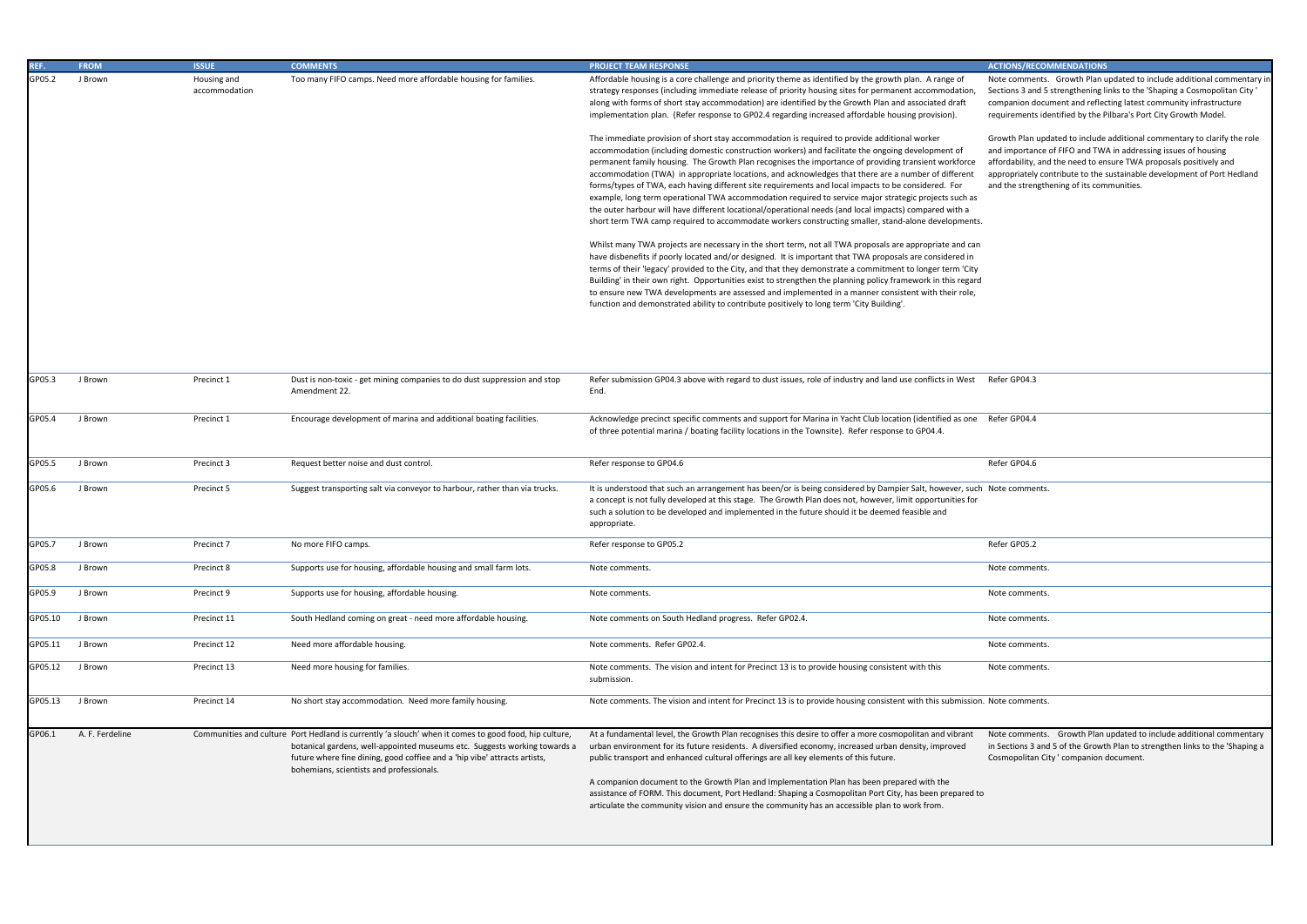Note comments. Growth Plan updated to include additional commentary in Section 5 regarding local environmental quality/amenity.

Note comments

Note comments. Growth Plan updated to ensure core transport and infrastructure objectives are linked to Section 5 strategies, particularly with regard to public transport and communications infrastrucutre.

| REF.   | <b>FROM</b>                                                                          | <b>ISSUE</b>                    | <b>COMMENTS</b>                                                                                                                                                                                                                                                                                                                                                                                                                                                              | <b>PROJECT TEAM RESPONSE</b>                                                                                                                                                                                                                                                                                                                                                                                                                                                                                                                                                                                                                                                                                                                                                                                                                                                                                                               |
|--------|--------------------------------------------------------------------------------------|---------------------------------|------------------------------------------------------------------------------------------------------------------------------------------------------------------------------------------------------------------------------------------------------------------------------------------------------------------------------------------------------------------------------------------------------------------------------------------------------------------------------|--------------------------------------------------------------------------------------------------------------------------------------------------------------------------------------------------------------------------------------------------------------------------------------------------------------------------------------------------------------------------------------------------------------------------------------------------------------------------------------------------------------------------------------------------------------------------------------------------------------------------------------------------------------------------------------------------------------------------------------------------------------------------------------------------------------------------------------------------------------------------------------------------------------------------------------------|
| GP06.2 | A. F. Ferdeline                                                                      | Environment                     | Need to achieve a 'greener future' through measures such as carbon reduction<br>via wind power, cleaning up the harbour and air quality improvements.                                                                                                                                                                                                                                                                                                                        | Environmental Protection and Change Adaptation' is a core theme of the Growth Plan, and embraces many<br>of the elements raised in the submission. It is acknowledged, however, that further commentary can be<br>provided in Section 5 of the Growth Plan (particularly Section 5.3) to cover the full scope of growth plan<br>objectives under this theme.                                                                                                                                                                                                                                                                                                                                                                                                                                                                                                                                                                               |
| GP06.3 | A. F. Ferdeline                                                                      | Housing and<br>accommodation    | Need to increase urban density                                                                                                                                                                                                                                                                                                                                                                                                                                               | This is a core component of the Growth Plan strategy for future growth and essential to achieving the<br>population goal of 50,000 people. Appropriate increases in urban density, particularly around key activity<br>centres is encouraged and provided for in the relevant Precinct Plans.                                                                                                                                                                                                                                                                                                                                                                                                                                                                                                                                                                                                                                              |
| GP06.4 | A. F. Ferdeline                                                                      | Infrastructure and<br>Transport | public transport network, and free public wi-fi hotspots.                                                                                                                                                                                                                                                                                                                                                                                                                    | Contemplates a future city with bicycle 'superhighways', reliable and accessible An efficient and effective transport system, with increased emphasis on public transport and cycling is a<br>core component of the Growth Plan vision. Detailed project investigations are required (outside the scope<br>of the Growth Plan) to consider the feasibility of bicycle superhighway and wifi hotspot projects.                                                                                                                                                                                                                                                                                                                                                                                                                                                                                                                              |
| GP07.1 | M. Vrancic and L. Jones                                                              | Precinct 4                      | Strong opposition to rural/industrial classification for Redbank. Propose a<br>Mixed Use classification where proposals assessed on merit. Oppose tourism<br>uses at Redbank given sandfly issues.                                                                                                                                                                                                                                                                           | In determining appropriate land use classifications for the Redbank Precinct, consideration was given to<br>concerns relating to public health and nuisance (midges/sandflies etc), traffic movement and safety<br>(particularly at the highway intersection), and long term suitability of residential dwellings in locations<br>where potential land use conflicts exist (e.g. residential vs industrial and strategic industrial).<br>In preparing the Growth Plan, the project team was strongly advised against any tourism land use given<br>public health and nuisance concerns (e.g. sandflies and midges) which have become more apparent in the<br>time since the Land Use Master Plan (LUMP) was released. It is noted that the submission opposes any<br>tourism use given these sandfly issues.<br>'Mixed Use' is not considered an appropriate land use classifaction for the Redbank precinct for the<br>following reasons: |
|        |                                                                                      |                                 |                                                                                                                                                                                                                                                                                                                                                                                                                                                                              | 'Mixed use', by its definition, provides for a mix of residential and non-residential land uses, thereby<br>potentially facilitating additional residential development in an area where concerns exist around public<br>health, nuisance and land use conflict.<br>The long term/ultimate land use scenario contemplated by the growth plan is one that is consistent<br>with (and potentially an extension of) surrounding strategic industrial port related land uses. An interim<br>land use scenario of Mixed Business is considered at odds with this ultimate intent and is not supported.<br>A 'rural industry' land use mix is consistent with existing development in the area, acknowledging the<br>existence of residential dwellings in the precinct along with a mix of rural/agricultural light industrial uses.                                                                                                            |
| GP08.1 | D. Ford and C. Picks                                                                 | Precinct 4                      | Similar to GP07.1. Opposes Rural/Industrial, proposes 'mixed-use'. Opposes<br>any tourism given sandflies.                                                                                                                                                                                                                                                                                                                                                                   | Refer to response to GP07.1 above.                                                                                                                                                                                                                                                                                                                                                                                                                                                                                                                                                                                                                                                                                                                                                                                                                                                                                                         |
| GP09.1 | M. Kain, Down South Wines, Precinct 1<br>owner of 21-23<br>Anderson<br><b>Street</b> |                                 | Submission is supportive of Growth Plan and vision for vibrant, pleasant,<br>attractive West End.<br>Contemplates a vision for the West End seeing multi-storey development of up residential land uses to improve local vitality and activity.<br>to 4 levels, with a variety of retail, commercial, office space and short stay<br>accommodation.<br>Suggests land should be classified as 'Short Stay Accommodation - Mixed<br>Business' and not simply 'Mixed Business'. | The Growth Plan identifies the area in question as 'West End Mixed Use' rather than 'Mixed Business' as<br>suggested by the submission. The land's identification as 'West End Mixed Use' is consistent with the<br>objectives outlined in this submission and would potentially allow for a variety of business and short-stay<br>This matter can be further clarified in the Precinct 1 commentary to avoid confusion.                                                                                                                                                                                                                                                                                                                                                                                                                                                                                                                   |

 Note comments. Growth Plan updated to provide further Precinct 4 commentary around land use permissibility and key planning issues.

Note comments. Refer to GP07.1 above.

Growth Plan updated to include additional Precinct 1 commentary regarding intent of 'West End Mixed Use' area.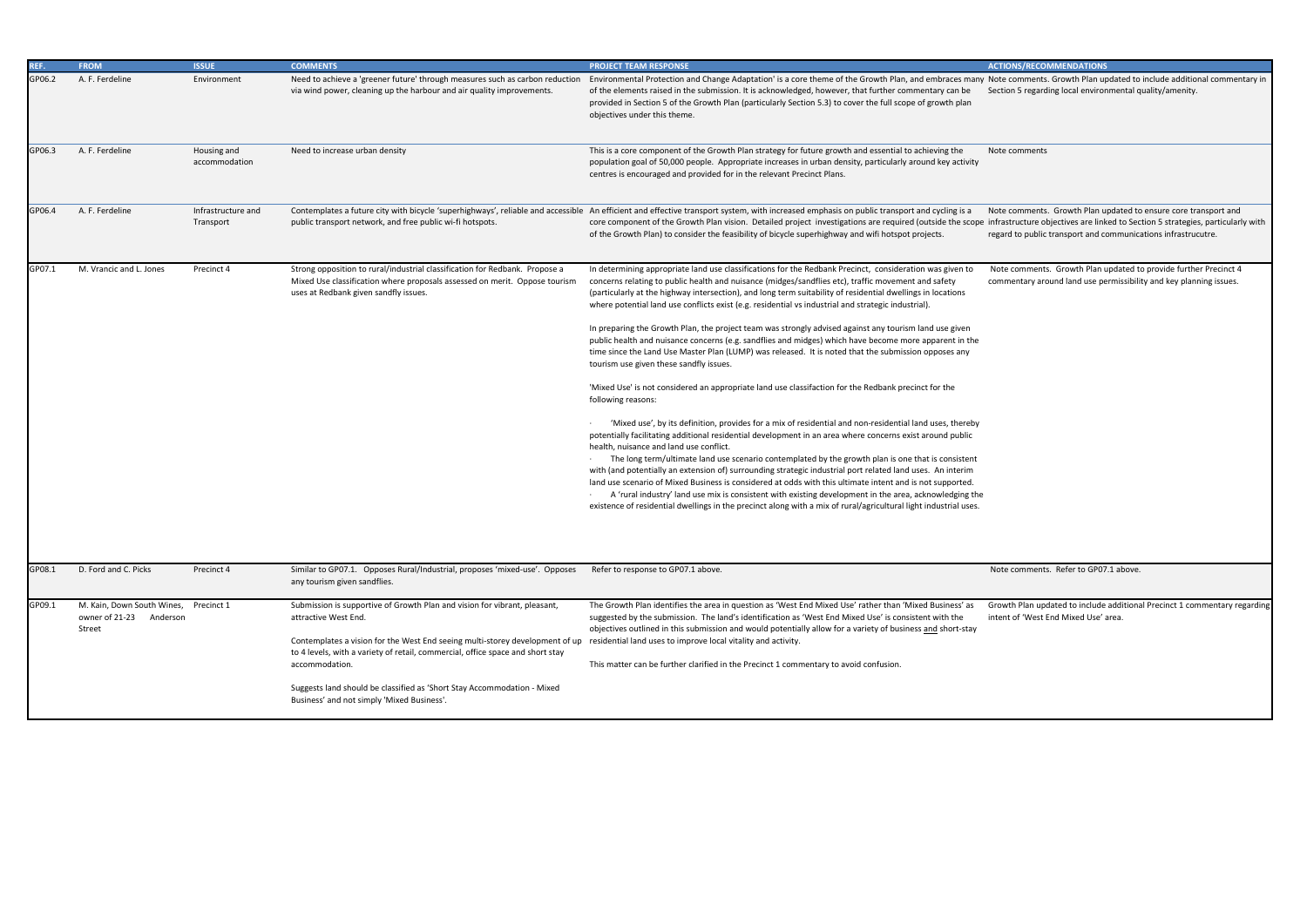Growth Plan updated to strengthen Precinct 1 recommendations with regard to 'lightening of the existing industrial area', and opportunities for further office and commercial development, particularly in the vicinity of Anderson Street.

1. Update Figure 5.7 to reflect outer harbour rail and stockyard corridor as previously shown on Figure 1.5.

2. Modify text on Page 130, Section 5.7.15 to include following statement "The Boodarie Strategic Industrial Area is recognised as a priority strategic industrial area by the State and Structure Planning for the Estate is funded under the Cabinet-endorsed Heavy Use Industrial Land Strategy. The area supports major downstream processing…"

| REF.   | <b>FROM</b>                                                                                                | <b>ISSUE</b>                    | <b>COMMENTS</b>                                                                                                                                                                                                                                                                                                                                                                                                                                                                                                                                                                                                                                                                                                                                                                                                                                                                                                                                                                                                                                                                                                                                                              | <b>PROJECT TEAM RESPONSE</b>                                                                                                                                                                                                                                                                                                                                                                                                                                                                                                                                                                                                                                                                                                                                                                                                                                                                                                                                                                                                                                                                                                                                                                       | <b>ACTIONS/RECOMMENDATIONS</b>                                                                                                                                                                                                                                           |
|--------|------------------------------------------------------------------------------------------------------------|---------------------------------|------------------------------------------------------------------------------------------------------------------------------------------------------------------------------------------------------------------------------------------------------------------------------------------------------------------------------------------------------------------------------------------------------------------------------------------------------------------------------------------------------------------------------------------------------------------------------------------------------------------------------------------------------------------------------------------------------------------------------------------------------------------------------------------------------------------------------------------------------------------------------------------------------------------------------------------------------------------------------------------------------------------------------------------------------------------------------------------------------------------------------------------------------------------------------|----------------------------------------------------------------------------------------------------------------------------------------------------------------------------------------------------------------------------------------------------------------------------------------------------------------------------------------------------------------------------------------------------------------------------------------------------------------------------------------------------------------------------------------------------------------------------------------------------------------------------------------------------------------------------------------------------------------------------------------------------------------------------------------------------------------------------------------------------------------------------------------------------------------------------------------------------------------------------------------------------------------------------------------------------------------------------------------------------------------------------------------------------------------------------------------------------|--------------------------------------------------------------------------------------------------------------------------------------------------------------------------------------------------------------------------------------------------------------------------|
| GP10.1 | Hightower Planning and<br>Development on behalf of T.<br>Martin, owner of No. 88<br><b>Anderson Street</b> | Precinct 1                      | nominating the West End Light Industrial area as a 'Mixed Business' or<br>'Commercial' area to assist in relieving shortage of office and retail floor space<br>in the Town Centre.<br>Suggests that land use planning and supply of industrial land should aim to<br>facilitate and encourage industry, particularly port side industry, to relocate to<br>the western side of the port and internal areas such as Lumsden Hub.                                                                                                                                                                                                                                                                                                                                                                                                                                                                                                                                                                                                                                                                                                                                             | Submission suggests providing more flexible land use controls and recommends The desire to accommodate further commercial, professional services and office development in the<br>existing Light Industrial area (particularly in the immediate vicinity of Anderson Street) is consistent with<br>the Growth Plan vision for the Precinct. The light industrial land use as nominated by the Growth Plan,<br>however, does not necessarily prohibit office and commercial development in this area, and simply reflects Anderson Street.<br>the desire to 'lighten' the existing industrial area. Suggest including further wording within the Precinct 1<br>commentary to clarify this intent, and acknowledge the area's suitability for commercial and office land<br>uses, particularly for properties fronting Anderson Street.<br>As noted on the plan, final land use and development is subject to further detailed planning investigations.<br>Detailed consideration of land use permissibility within this area (consistent with the Growth Plan vision)<br>will most appropriately be dealt with by a Town Planning Scheme Amendment process and/or<br>Development Plan for the area. | Growth Plan updated to strengt<br>regard to 'lightening of the exist<br>further office and commercial do                                                                                                                                                                 |
| SA01.1 | Department of Water (DoW)                                                                                  | Infrastructure and<br>Transport | DoW supports the Pilbara Port City Growth Plan and the move from regional<br>town to Pilbara City. DoW looks forward to being involved and can provide<br>guidance on Water Sensitive Urban Design (WSUD) and a Regional Water<br>Management Plan.                                                                                                                                                                                                                                                                                                                                                                                                                                                                                                                                                                                                                                                                                                                                                                                                                                                                                                                           | The Department's comments are noted.                                                                                                                                                                                                                                                                                                                                                                                                                                                                                                                                                                                                                                                                                                                                                                                                                                                                                                                                                                                                                                                                                                                                                               | Note comments.                                                                                                                                                                                                                                                           |
| SA02.1 | Department of State<br>Development                                                                         | Precinct 15                     | Requests text edits regarding Boodarie Strategic Industrial Area and Precinct 15 Acknowledge comments and agree suggested edits.                                                                                                                                                                                                                                                                                                                                                                                                                                                                                                                                                                                                                                                                                                                                                                                                                                                                                                                                                                                                                                             |                                                                                                                                                                                                                                                                                                                                                                                                                                                                                                                                                                                                                                                                                                                                                                                                                                                                                                                                                                                                                                                                                                                                                                                                    | Growth Plan updated to:<br>1. Update Figure 5.7 to reflee<br>as previously shown on Figure 1<br>2. Modify text on Page 130, 9<br>statement "The Boodarie Strate<br>strategic industrial area by the S<br>funded under the Cabinet-endor<br>The area supports major downs |
| SA03.1 | WaterCorp                                                                                                  | Infrastructure and<br>Transport | Provides advice in respect of current servicing capabilities and land matters<br>associated with infrastructure projects, necessary to enhance the capacity of<br>water and wastewater services. Suggest the Growth Plan emphasise the<br>adoption of maximum water efficiency principles, and direct development to<br>maximise water efficiency outcomes.<br>Suggest the following matters be reflected by the Growth Plan:<br>- Identification and protection of SH Distribution Main;<br>- Identification and protection of the Yule Bore Main Corridor;<br>- Identification and protection of the required expansion of the PH Water<br>Supply Tank Site.<br>- Identify the existence of the 500m odour buffer to the PH WWTP as a current<br>constraint to development and identify no occupation of residential<br>development is to be permitted, until such time that the WWTP has been<br>decommissioned.<br>- PH Waste Water Pumping Station be appropriately depicted and protected<br>within the Growth Plan.<br>- Recommends the Growth Plan depicts the planned expansion of the SH<br>WWTP site for its intended use along with the associated odour buffer. | Note advice regarding water supply capacity constraints and upgrades. This advice is consistent with advice Growth Plan updated to further<br>previously provided by the WaterCorp during the Growth Plan's development.<br>Acknowledge and agree suggested modifications to Growth Plan Precinct Plans and associated text.                                                                                                                                                                                                                                                                                                                                                                                                                                                                                                                                                                                                                                                                                                                                                                                                                                                                       | principles, as well as acknowled<br>decommissioning timeframes fo<br>Update Growth Plan maps to re-<br>South Hedland Distribution<br>Yule Bore Main Corridor<br>Port Hedland Water Suppl<br>Port Hedland Transfer Pur<br>South Hedland WWTP site<br>5.                   |
| RI01.1 | Fortescue Metals Group (Ford General<br>Murray, Manager,<br><b>Community Relations)</b>                    |                                 | Congratulates ToPH for providing vision for next 20 years.                                                                                                                                                                                                                                                                                                                                                                                                                                                                                                                                                                                                                                                                                                                                                                                                                                                                                                                                                                                                                                                                                                                   | Comments are noted.                                                                                                                                                                                                                                                                                                                                                                                                                                                                                                                                                                                                                                                                                                                                                                                                                                                                                                                                                                                                                                                                                                                                                                                | Note comments                                                                                                                                                                                                                                                            |
| RI01.2 | Fortescue Metals Group (Ford Housing and<br>Murray, Manager,<br><b>Community Relations)</b>                | accommodation                   | The release of affordable serviced land is the principal priority for all other<br>initiatives, and there is an imperitive to provide this land in the immediate<br>term.<br>Suggests inclusion of the term 'affordable' in the Housing Diversity and Land<br>Supply Capacity theme.                                                                                                                                                                                                                                                                                                                                                                                                                                                                                                                                                                                                                                                                                                                                                                                                                                                                                         | Refer response to GP02.4 in relation to 'Housing Affordability'.<br>The Growth Plan explicitly acknowledges that 'housing has been identified as by far the most critical issue Growth Plan updated to include<br>and impediment to future economic growth, and that failure to address the housing issue could impair all<br>future growth.<br>Further emphasis on 'affordable land' and 'affordable housing products' can be made in Section 2.                                                                                                                                                                                                                                                                                                                                                                                                                                                                                                                                                                                                                                                                                                                                                  | Refer GP02.4<br>'affordable housing products' in                                                                                                                                                                                                                         |

Growth Plan updated to further emphasise adoption of water efficiency principles, as well as acknowledge constraints associated with decommissioning timeframes for the Port Hedland WWTP.

Update Growth Plan maps to reflect the following:

- 1. South Hedland Distribution Main
- 2. Yule Bore Main Corridor
- 3. Port Hedland Water Supply Tank Site
- 4. Port Hedland Transfer Pumping Station
- 5. South Hedland WWTP site expansion.

Growth Plan updated to include explicit references to 'affordable land' and 'affordable housing products' in Section 2.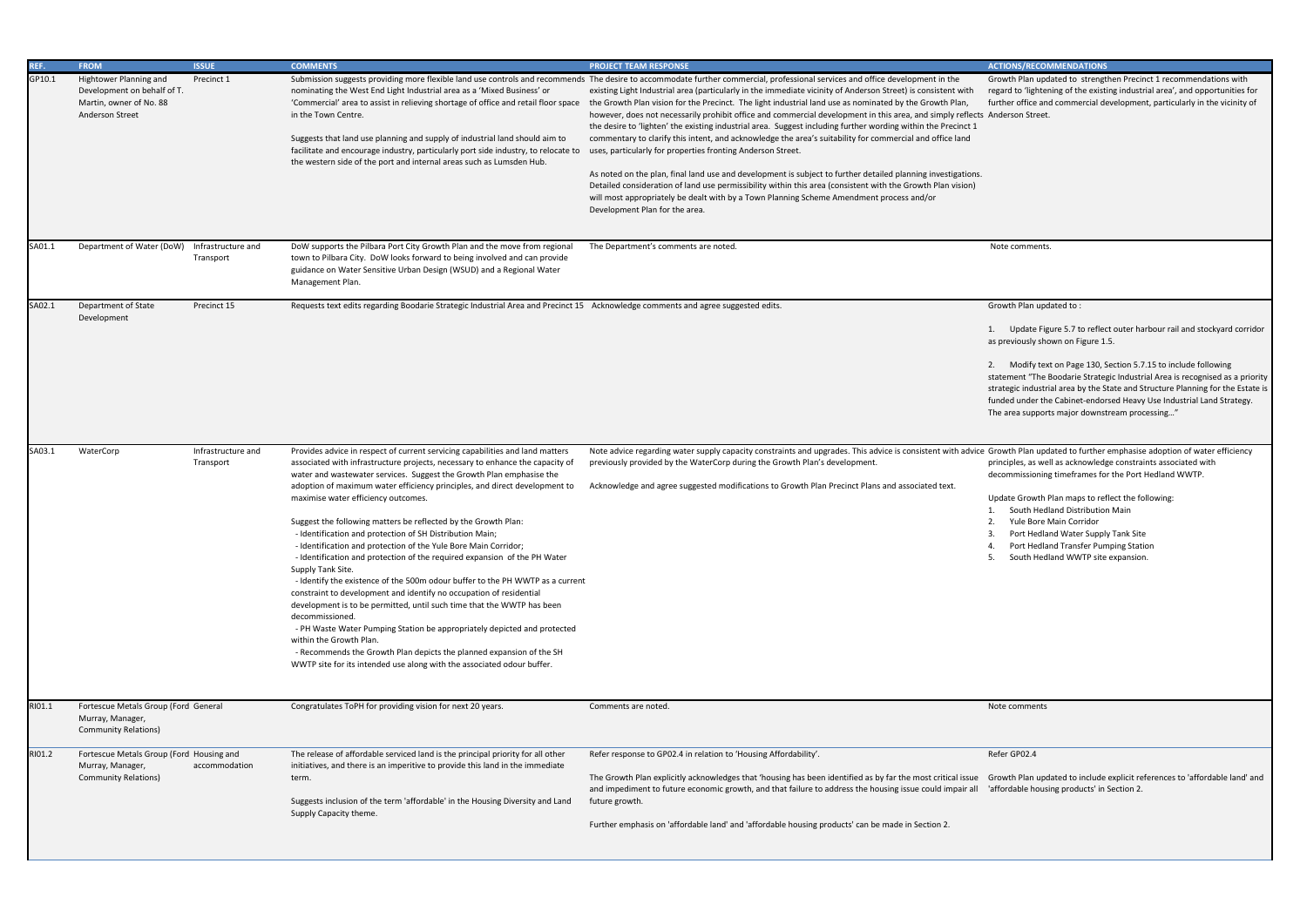Growth Plan updated to include new commentary in Section 3 identifying housing and accommodation issues for indigenous Australians living in Port Hedland and surrounds. Section 2 core themes and objectives upadted to further emphasise needs of Indigenous residents.

Growth Plan updated to include additional commentary with regard to strengthening cultural and physical links between Port and South Hedland.

| REF.<br>RI01.3 | <b>FROM</b><br>Fortescue Metals Group (Ford Housing and<br>Murray, Manager,<br><b>Community Relations)</b> | <b>ISSUE</b><br>accommodation | <b>COMMENTS</b><br>The current housing shortage is having a significant impact on Aboriginal<br>and become increasingly homeless. The lack of public housing needs to be<br>addressed as part of the Growth Plan, along with other housing alternatives<br>such as refuges and hostels for disadvantaged people.<br>Recommend including an additional objective to the Housing Diversity and Land<br>Supply theme diagram on Page 31 - 'All residents shall be living in houses by<br>[year]'.<br>Concern that the Housing Diversity and Land Supply objectives may be<br>compromised by competing interests of affordability and investor returns.<br>Investors seeking profit returns of sometimes 25% or more inhibits the ability to<br>achieve any form of affordable housing provision. | <b>PROJECT TEAM RESPONSE</b><br>Comments are noted with regard to housing affordability and investment expectations. Comments<br>residents of Port Hedland, forcing them to live in caravan parks, share dwellings regarding current accommodation/homelessness issues for Aboriginal residents are noted and should be<br>further acknowledged/addressed in Growth Plan.                                                                                                                                                                                                                                                                                                                                                                                                                                                                         | <b>ACTIONS/RECOMMENDATIONS</b><br>Growth Plan updated to include<br>housing and accommodation iss<br>Hedland and surrounds. Section<br>further emphasise needs of Indi |
|----------------|------------------------------------------------------------------------------------------------------------|-------------------------------|-----------------------------------------------------------------------------------------------------------------------------------------------------------------------------------------------------------------------------------------------------------------------------------------------------------------------------------------------------------------------------------------------------------------------------------------------------------------------------------------------------------------------------------------------------------------------------------------------------------------------------------------------------------------------------------------------------------------------------------------------------------------------------------------------|---------------------------------------------------------------------------------------------------------------------------------------------------------------------------------------------------------------------------------------------------------------------------------------------------------------------------------------------------------------------------------------------------------------------------------------------------------------------------------------------------------------------------------------------------------------------------------------------------------------------------------------------------------------------------------------------------------------------------------------------------------------------------------------------------------------------------------------------------|------------------------------------------------------------------------------------------------------------------------------------------------------------------------|
| RI01.4         | Murray, Manager,<br><b>Community Relations)</b>                                                            |                               | Fortescue Metals Group (Ford Communities and culture For the Strengthening Communities and Culture theme diagram on Page 30,<br>suggest including an additional objective referring to 'One City, one Culture'.<br>This is an aspiration for Port and South Hedland to eventually merge in a<br>cultural sense over time.                                                                                                                                                                                                                                                                                                                                                                                                                                                                     | Strengthened links (both physical and cultural) between Port and South Hedland are key to realising the<br>Growth Plan's vision of a (single) City of 50,000 people. Further reinforcement of this objective can be<br>made throughout the document.                                                                                                                                                                                                                                                                                                                                                                                                                                                                                                                                                                                              | Growth Plan updated to include<br>strengthening cultural and physi                                                                                                     |
| RI01.5         | Murray, Manager,<br><b>Community Relations)</b>                                                            |                               | document, but there is little to no mention of Aboriginal children/youth. A<br>of indigenous children and adults. Programs to increase attendance (such as<br>feeding programs, shuttle buses and mentoring/role model programs) should<br>be included in any education plan.<br>The weekday boarding school for indigenous students mentioned on page 76<br>was unclear with regard to funding models (public, private?).                                                                                                                                                                                                                                                                                                                                                                    | Fortescue Metals Group (Ford Communities and culture The provision of additional primary and seconday schools are mentioned in the The core theme of 'Strengthening Local Communities and Culture' articulated in the Growth P<br>acknowledges the need to provide a city of education choice and close the gaps in employment outcomes.<br>proactive approach to aboriginal education should be demonstrated in the plan. There is scope, however, to strengthen these messages further. Funding models would need to be<br>explored further as part of detailed investigations for any potential weekday boarding school initiative.<br>A mechanism need to be included in the Growth Plan to address the education Detailed consideration of specific funding models for intitiatives of this type is outside the scope of the<br>Growth Plan. | Note comments. Growth Plan u<br>education challenges and oppor<br>strategic responses (e.g. improv<br>etc).                                                            |
| RI01.6         | Murray, Manager,<br><b>Community Relations)</b>                                                            |                               | Fortescue Metals Group (Ford Communities and culture With their strong connection to the coastline and inlets surrounding the coast,<br>significant input should be sought from the Karriyarra community.<br>Aside from Aboriginal art, there are many more aspects that have not been<br>mentioned in the Growth Plan, including:<br>- annual celebration of manhood;<br>- Dreamtime stories;<br>- Aboriginal dance and song;<br>- Hunting; and<br>- Aboriginal languages.                                                                                                                                                                                                                                                                                                                   | Whilst the Growth Plan does acknowledge the Karriyarra people as traditional owners (Section 3), further<br>acknowledgement should be made throughout the document, including in Section 5 with regard to future<br>planning and engagement with the indigenous community (particularly with regard to coastal<br>environments). Section 3.4 (Living Legacy) of the Growth Plan provides substantial commentary and<br>acknowledgement of Aboriginal heritage and the need to sustain these cultural assets through the<br>continuation of such traditions such as stories, language, dance and song.                                                                                                                                                                                                                                             | Growth Plan updated to indclud<br>people, particularly with regard                                                                                                     |
| RI01.7         | Murray, Manager,<br><b>Community Relations)</b>                                                            |                               | Fortescue Metals Group (Ford Communities and culture Section 5.2.4 mentiones assisting local businesses, but doesn't explicitly<br>mention developing new aboriginal businesses. Also no mention of the<br>opportunities/programs on offer to involve indigenous people in the workforce.                                                                                                                                                                                                                                                                                                                                                                                                                                                                                                     | Section 5.2.4 can be amended to include explicit references to aboriginal business opportunities and<br>employment programmes.                                                                                                                                                                                                                                                                                                                                                                                                                                                                                                                                                                                                                                                                                                                    | Growth Plan updated to include<br>aboriginal business opportunitie                                                                                                     |
| RIO1.8         | Murray, Manager,<br><b>Community Relations)</b>                                                            |                               | Fortescue Metals Group (Ford Communities and culture Suggest including not for profit organisations, driving schools, buses and mini<br>bus shuttles in the table on Page 69.                                                                                                                                                                                                                                                                                                                                                                                                                                                                                                                                                                                                                 | Comments noted and agreed.                                                                                                                                                                                                                                                                                                                                                                                                                                                                                                                                                                                                                                                                                                                                                                                                                        | Growth Plan updated to include                                                                                                                                         |
| RIO1.9         | Murray, Manager,<br><b>Community Relations)</b>                                                            |                               | Fortescue Metals Group (Ford Communities and culture Requests that elements of Landcorp's Reconciliation Action Plan (RAP) be<br>acknowledged and supported by the Growth Plan.                                                                                                                                                                                                                                                                                                                                                                                                                                                                                                                                                                                                               | It would be appropriate for Council to adopt a Reconciliation Action Plan (RAP) of its own if it is to be<br>included or referenced in the Growth Plan or other similar strategic documents. Nevertheless, additional<br>narrative should be included in the Growth Plan which recognises the need to address indigenous<br>inequality, provide socio-economic development opportunities and improve education and employment<br>for Indigenous people.                                                                                                                                                                                                                                                                                                                                                                                           | Growth Plan updated to include<br>strenghten commentary in relat<br>communities.                                                                                       |

Note comments. Growth Plan updated to further acknowledge indigenous education challenges and opportunities and clarify specific initiatives and strategic responses (e.g. improvements in alternative transport provision etc).

Growth Plan updated to indclude additional references to the Karriyarra people, particularly with regard to future planning and engagement.

Growth Plan updated to include explicit references in Section 5.2.4 to aboriginal business opportunities and employment programmes.

Growth Plan updated to include additional references.

Growth Plan updated to include additional text in Sections 2, 3 and 5 to strenghten commentary in relation to issues affecting indigenous communities.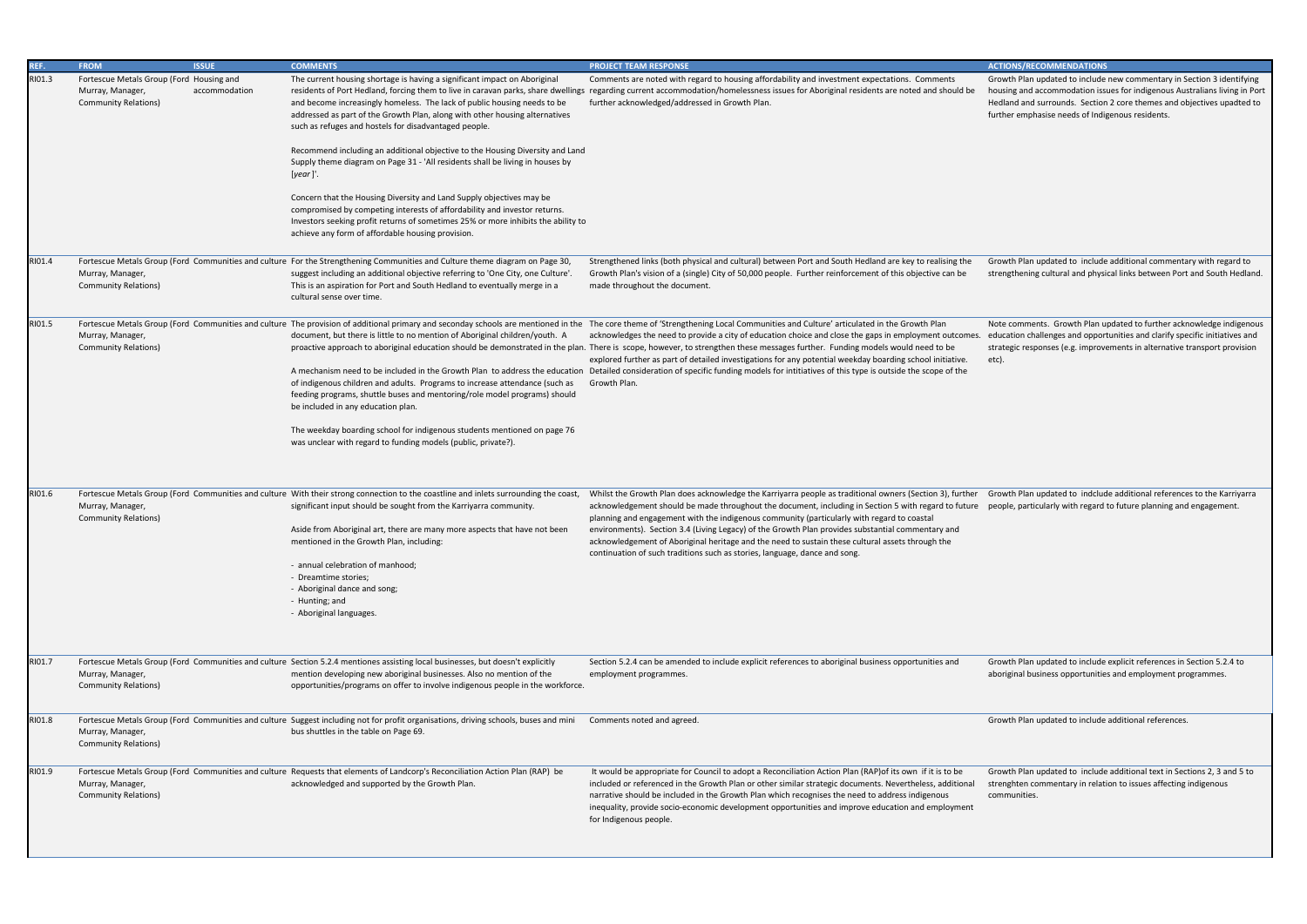Growth Plan updated to identify of key opportunities (local transport companies) and constraints (lack of driving schools) with regard to indigenous education and employment, along with responses to these issues in Section 5.

Growth Plan updated to include additional references to the protection of historic indigenous sites in Precinct 1.

Note comments. Refer GP04.5

| REF.    | <b>FROM</b>                                                                                        | <b>ISSUE</b>                    | <b>COMMENTS</b>                                                                                                                                                                                                                                                                                                                  | <b>PROJECT TEAM RESPONSE</b>                                                                                                                                                                                                                                                                                                                                                                                                                                                                                            | <b>ACTIONS/RECON</b>                                                                                                                   |
|---------|----------------------------------------------------------------------------------------------------|---------------------------------|----------------------------------------------------------------------------------------------------------------------------------------------------------------------------------------------------------------------------------------------------------------------------------------------------------------------------------|-------------------------------------------------------------------------------------------------------------------------------------------------------------------------------------------------------------------------------------------------------------------------------------------------------------------------------------------------------------------------------------------------------------------------------------------------------------------------------------------------------------------------|----------------------------------------------------------------------------------------------------------------------------------------|
| RI01.10 | Fortescue Metals Group (Ford Infrastructure and<br>Murray, Manager,<br><b>Community Relations)</b> | Transport                       | A lack of public transport provision is closely linked with challenges of<br>Aboriginal employment and education. Opportunities exist to develop local<br>(Aboriginal owned) transport companies that deploy mini vans that are cheaper<br>to operate than large buses.                                                          | The Implementation Plan identifies the need to prepare a Public Transport Strategy as a means of<br>providing an accessible city where public transport is readily available.<br>Further identification of key opportunities (local transport companies) and constraints (lack of driving<br>schools) with regard to indigenous education and employment should be included in Section 3 of the                                                                                                                         | Growth Plan upd<br>companies) and<br>indigenous educa<br>in Section 5.                                                                 |
|         |                                                                                                    |                                 | A lack of driving license is another impediment for transport/education needs<br>of the indigenous community. There are not enough driving schools, with<br>lessons needing to be booked weeks in advance.                                                                                                                       | Growth Plan (along with potential strategies to address these issues in Section 5).                                                                                                                                                                                                                                                                                                                                                                                                                                     |                                                                                                                                        |
| RI01.11 | Fortescue Metals Group (Ford Precinct 1<br>Murray, Manager,<br><b>Community Relations)</b>         |                                 | preservation/protection of historic indigenous sites is needed.                                                                                                                                                                                                                                                                  | Land owner expectations and historical/cultural significance are mentioned as The preservation and protection of historic indigenous sites is of paramount importance in the ongoing<br>considerations for planning in the West End, but more explicit reference to the sustainable development of Port Hedland. Further reference to this requirement can be made in the<br>Precinct 1 specific commentary within Section 5.                                                                                           | Growth Plan upd<br>historic indigeno                                                                                                   |
| RI02.1  | Dampier Salt Limited (Rio<br>Tinto)                                                                | General                         | DSL is supportive of Growth Plan vision, objectives and initiatives.                                                                                                                                                                                                                                                             | Comments in support of the Growth Plan are noted;                                                                                                                                                                                                                                                                                                                                                                                                                                                                       | Note comments                                                                                                                          |
| RI02.2  | Dampier Salt Limited (Rio<br>Tinto)                                                                | Housing and<br>accommodation    | Supportive of affordable housing initiatives in the Growth Plan.                                                                                                                                                                                                                                                                 | Comments are noted.                                                                                                                                                                                                                                                                                                                                                                                                                                                                                                     | Note comments.                                                                                                                         |
| RI02.3  | Dampier Salt Limited (Rio<br>Tinto)                                                                |                                 | Communities and culture It is vital the associated educational, health and other social infrastructure is<br>developed in line with housing growth. Supportive of the integrated nature of<br>key proposals in the Growth Plan.                                                                                                  | Comments are noted. Refer response to submission GP02.1.                                                                                                                                                                                                                                                                                                                                                                                                                                                                | Note comments.                                                                                                                         |
| RI02.4  | Dampier Salt Limited (Rio<br>Tinto)                                                                | Infrastructure and<br>Transport | Concern that additional heavy traffic movements along Port Hedland<br>Road/Wilson Street corridor may have been underestimated in analysis. The<br>dual lane option along Wilson Street should be a priority to allow safe passing<br>opportunities for light vehicles.                                                          | Comments are noted. Refer response to GP04.5.                                                                                                                                                                                                                                                                                                                                                                                                                                                                           | Note comments.                                                                                                                         |
| RI02.5  | Dampier Salt Limited (Rio<br>Tinto)                                                                | Environment                     | Concern over increased use of 6 mile creek area for coastal access given<br>proximity of salt pond operations - both in terms of public safety and potential<br>impacts on the coastal environment. DSL keen to see this issue addressed in<br>further detail and participate in discussions to find a sustainable solution.     | While the Growth Plan advocates the opportunities for increased enjoyment of the Town's coastal assets,<br>the Town of Port Hedland (in consultation with other relevant stakeholders, and consistent with existing<br>legislative and policy mechanisms) will need to ensure future access is managed in a controlled and<br>sustainable fashion. Additional commentary should be included in the Growth Plan to clarify this<br>requirement and the need for further investigations and discussion with Stakeholders. | Growth Plan upd<br>coastal access co<br>to identifying sus                                                                             |
| RI02.6  | Dampier Salt Limited (Rio<br>Tinto)                                                                | Infrastructure and<br>Transport | management plan for the expanding community that incorporates better<br>options for recycling and reuse/resale.                                                                                                                                                                                                                  | There are little to no recycling options available in Port Hedland, and this issue The lack of reference to waste management and recycling is noted. Further commentary on this issue is to Growth Plan upd<br>does not appear to be addressed in the Growth Plan. Would like to see a waste be included within Growth Plan sections 3 and 5, and will be further addressed in the Implemnetation<br>Plan.                                                                                                              | regard to recyclin<br>strategies for im                                                                                                |
| RI02.7  | Dampier Salt Limited (Rio<br>Tinto)                                                                | Infrastructure and<br>Transport | Notes requirement to reduce industry reliance on potable water use. Also<br>notes that desalination is not discussed in the Growth Plan - should it become<br>an option in the future, DSL is willing to examine opportunites for synergies<br>between a desal plant and salt operations (e.g. reuse of salt water waste brine). | The comments in relation to water supply and desalination are noted, however, desalination has not been Note comments.<br>identified as a potential water supply initiative at this stage.                                                                                                                                                                                                                                                                                                                              |                                                                                                                                        |
| RI02.8  | Dampier Salt Limited (Rio<br>Tinto)                                                                | Precinct 2                      | Concerns around the potential noise impact of existing salt operations on<br>proposed new residential development areas identified in Precinct 2.                                                                                                                                                                                | The Growth Plan recognizes the potential adverse noise impacts arising from industrial activity, 24 hr rail<br>operations and heavy vehicle movements. In the case of Precinct 2, a substantial 'Green' and non-<br>residential use buffer has been provided adjacent to the railway line. More detailed structure planning for<br>this Precinct, including supporting technical acoustic investigations, is currently in progress under the<br>direction of LandCorp.                                                  | Note comments.<br>clarification/com<br>development are<br>movements, road<br>consideration of<br>distances/mitiga<br>within Precinct 2 |
| RI03.1  | <b>BHP Billiton Iron Ore</b>                                                                       | General                         | Fully supports Port Hedland realising its potential as Pilbara's Port City and<br>congratulate Council on this important step toward fulfilling that vision. The<br>Plan articulates the vision and core themes of building Port Hedland as the new<br>Port City very well.                                                      | Comments are noted.                                                                                                                                                                                                                                                                                                                                                                                                                                                                                                     | Note comments.                                                                                                                         |

Growth Plan updated to include additional commentary acknowledging coastal access considerations and requirement for a collaborative approach to identifying sustainable solutions.

Growth Plan updated to include commentary in Sections 3 and 5 with regard to recycling/waste management - both the existing situation and strategies for improvement.

Note comments. Growth Plan updated to include further clarification/commentary in Section 5 (Precinct 2) with regard to urban development areas and potential noise impacts arising from rail movements, road traffic and nearby industrial operations. Further detailed consideration of noise impacts and appropriate separation distances/mitigation options will be required as part of detailed planning within Precinct 2.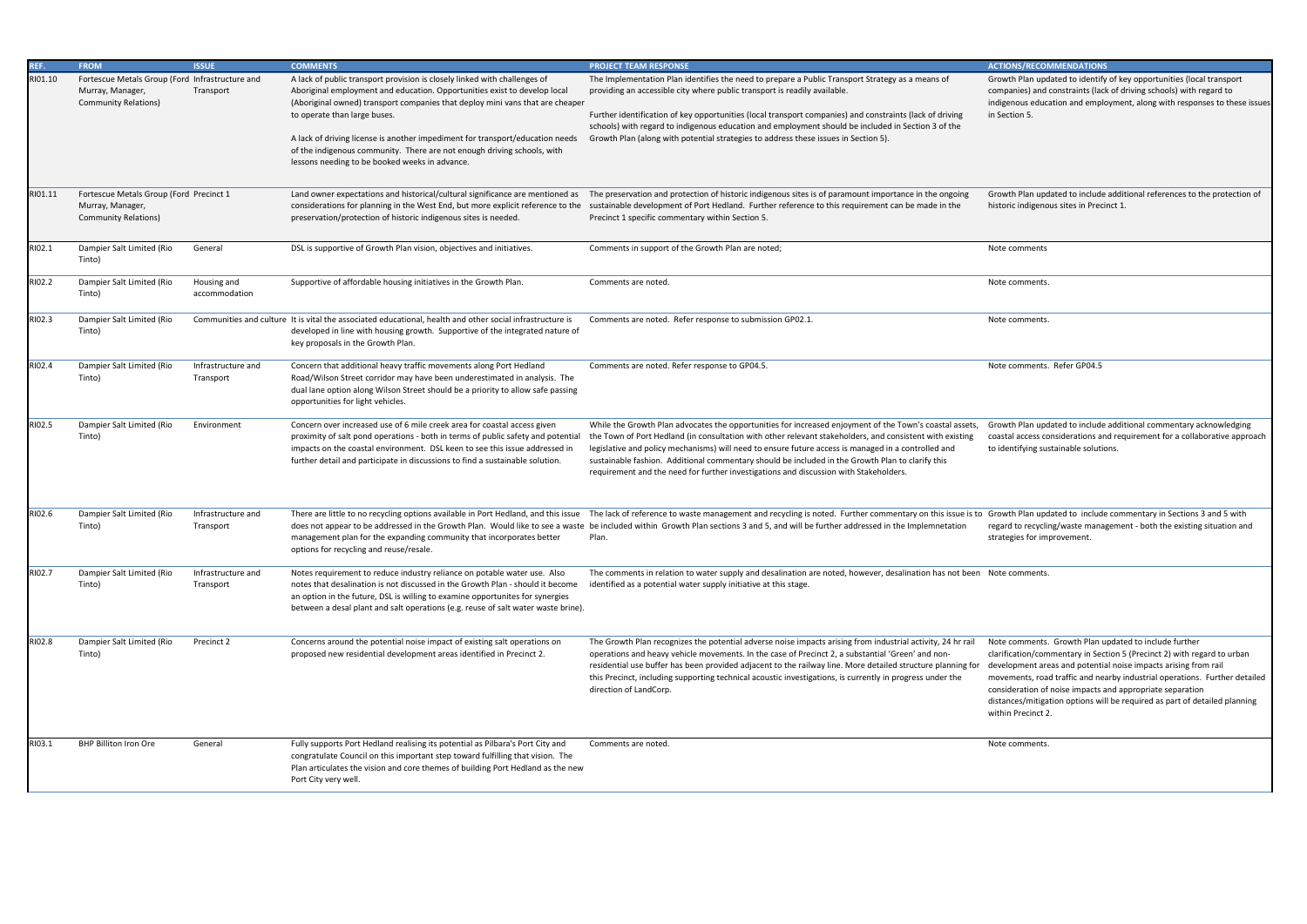Growth Plan updated to include additional commentary and content relating to port primacy and protection of strategic corridors.

| REF.   | <b>FROM</b>                  | <b>ISSUE</b> | <b>COMMENTS</b>                                                                                                                                                                                                                                                                                                                                                                                                                                                                                                                                                                                                    | <b>PROJECT TEAM RESPONSE</b>                                                                                                                                                                                                                                                                                                                                                                                                                                                                                                                                                                                                                                                                                                                                                                                                                                                                                                                                                                                                                                                                                                                                                                                                                                                                          |
|--------|------------------------------|--------------|--------------------------------------------------------------------------------------------------------------------------------------------------------------------------------------------------------------------------------------------------------------------------------------------------------------------------------------------------------------------------------------------------------------------------------------------------------------------------------------------------------------------------------------------------------------------------------------------------------------------|-------------------------------------------------------------------------------------------------------------------------------------------------------------------------------------------------------------------------------------------------------------------------------------------------------------------------------------------------------------------------------------------------------------------------------------------------------------------------------------------------------------------------------------------------------------------------------------------------------------------------------------------------------------------------------------------------------------------------------------------------------------------------------------------------------------------------------------------------------------------------------------------------------------------------------------------------------------------------------------------------------------------------------------------------------------------------------------------------------------------------------------------------------------------------------------------------------------------------------------------------------------------------------------------------------|
| RI03.2 | <b>BHP Billiton Iron Ore</b> | Industry     | Whilst the Growth Plan sets out important principles relating to responsible<br>growth and protection of the Port and its strategic corridors, BHP Billiton Iron<br>Ore is concerned the Growth Plan does not sufficiently protect port users<br>existing operations or provide certainty for BHP Billiton Iron Ore's expansion<br>activities.                                                                                                                                                                                                                                                                     | Plan 1.5 identifies existing and future strategic road, rail infrastructure corridors, although there is scope to<br>further clarify the intent of this plan and the content presented.<br>Section 3 of the Growth Plan acknowledges the issues of land use conflict, noise and dust, however, further<br>opportunities exist to reinforce this section with additional commentary and plans showing the full range<br>of potential land use conflicts and considerations in Port and South Hedland and surrounds.<br>The land use and planning strategies provided in Section 5 of the Growth Plan have been developed with<br>regard the primacy of port operations and those strategic corridors servicing it. It has also been prepared<br>consistent with the recommendations of the Port Hedland Air Quality and Noise Management Plan, which<br>formed a core element of the project's terms of reference. The opportunity exists to further clarify the<br>intent and purpose of spatial and non-spatial strategies presented in Section 5 with regard to port<br>operations and infrastructure corridors.                                                                                                                                                                                    |
| RI03.3 | <b>BHP Billiton Iron Ore</b> | Industry     | Include appropriate separation distances and buffering practices between<br>industry and other potentially sensitive or incompatible land uses to fully<br>mitigate risks and potential impacts in line with evidence based research and<br>government policy and guidelines. Solid and continuous built form buffers<br>be-prescribed 'buffer zones'.<br>Existing separation distances are inadequate, and it is recommended the<br>Growth Plan recognise and expressly adopt appropriate separation distances,<br>buffering practices and policy so as to not further compound such conflicts.                   | The Growth Plan is an over-arching, strategic document, which identifies the need to separate potentially<br>incompatible land uses (eg. Precincts 1, 2, 13 and 14). The Growth Plan is not intended to prescribe<br>minimum separation distances between incompatible uses, but rather to identify spatially where such<br>conflicts might occur. At the next level of planning (Development Plans), more detailed investigations are<br>should be used instead of vegetation or open space buffers for noise mitigation. required to confirm appropriate buffer and separation distances. This notwithstanding, further references<br>The Plan should also define appropriate uses that may be undertaken within to- to this issue should be highlighted in the relevant Precinct Plan 'Implementation Indicators'.<br>Where existing separation distances are inadequate or not consistent with best practice/policy<br>requirements (e.g. permanent residential vs strategic industrial in the West End Precinct 1), the Growth<br>Plan seeks to avoid further compounding of issues through the prohibition of highly sensitive uses (e.g.<br>permanent residential). Further acknowledgement and identification of buffer/separation distances is to<br>be provided in Section 3 of the report. |
| RI03.4 | <b>BHP Billiton Iron Ore</b> | Industry     | of Port and South Hedland, specifically in the West End, East End, Port<br>Authority/Finucane Island, Wedgefield and Boodarie. Address long term power<br>and water supply so these do not become constraints on future growth.                                                                                                                                                                                                                                                                                                                                                                                    | The Growth Plan should address rapid pace of industry growth and the need to The identification and protection of key corridors is acknowledged by the Growth Plan and has been<br>ensure timely access to sufficient industrial and residential land to support this strengthened further. Water and power supply is a key consideration and priority strategy for realising Port<br>growth. Ensure future corridors are not constrained throughout the townships Hedland's growth potential. Refer response to submission LO01.4 regarding water supply.                                                                                                                                                                                                                                                                                                                                                                                                                                                                                                                                                                                                                                                                                                                                            |
| RI03.5 | <b>BHP Billiton Iron Ore</b> |              | Communities and culture The Growth Plan should be enhanced by strengthening indigenous<br>reconciliation and the value placed on the protection, promotion and<br>preservation of indigenous culture and heritage. Clear articulation by naming<br>as one of the headline aspirations would signal a considered attempt by Council<br>to achieve this aim.<br>Also need to address existing indigenous community enclaves at One Mile and<br>Tjalka Boorda, by specifying the long term objective of integrating the enclaves<br>into the wider community and promoting culturally appropriate housing<br>designs. | It is agreed that the Growth Plan should include appropriate references to reconciliation and protecting<br>indigenous culture and heritage. Further commentary can also be included with regard to Aboriginal<br>communities.                                                                                                                                                                                                                                                                                                                                                                                                                                                                                                                                                                                                                                                                                                                                                                                                                                                                                                                                                                                                                                                                        |

Growth Plan updated to further acknowledge State environmental policy requirements with regard to separation distances and noise management.

Growth Plan updated to further acknowledge the importance of protecting t strategic corridors throughout the townships, as well as the importance of providing industry with timely access to industrial and residential land (particularly acknowledging the importance of providing suitable workforce accommodation sites in the short to medium term).

Growth Plan updated to strengthen commentary regardng indigenous communities, as well as Section 5 (including specific precinct plans) to further acknowledge Aboriginal communities.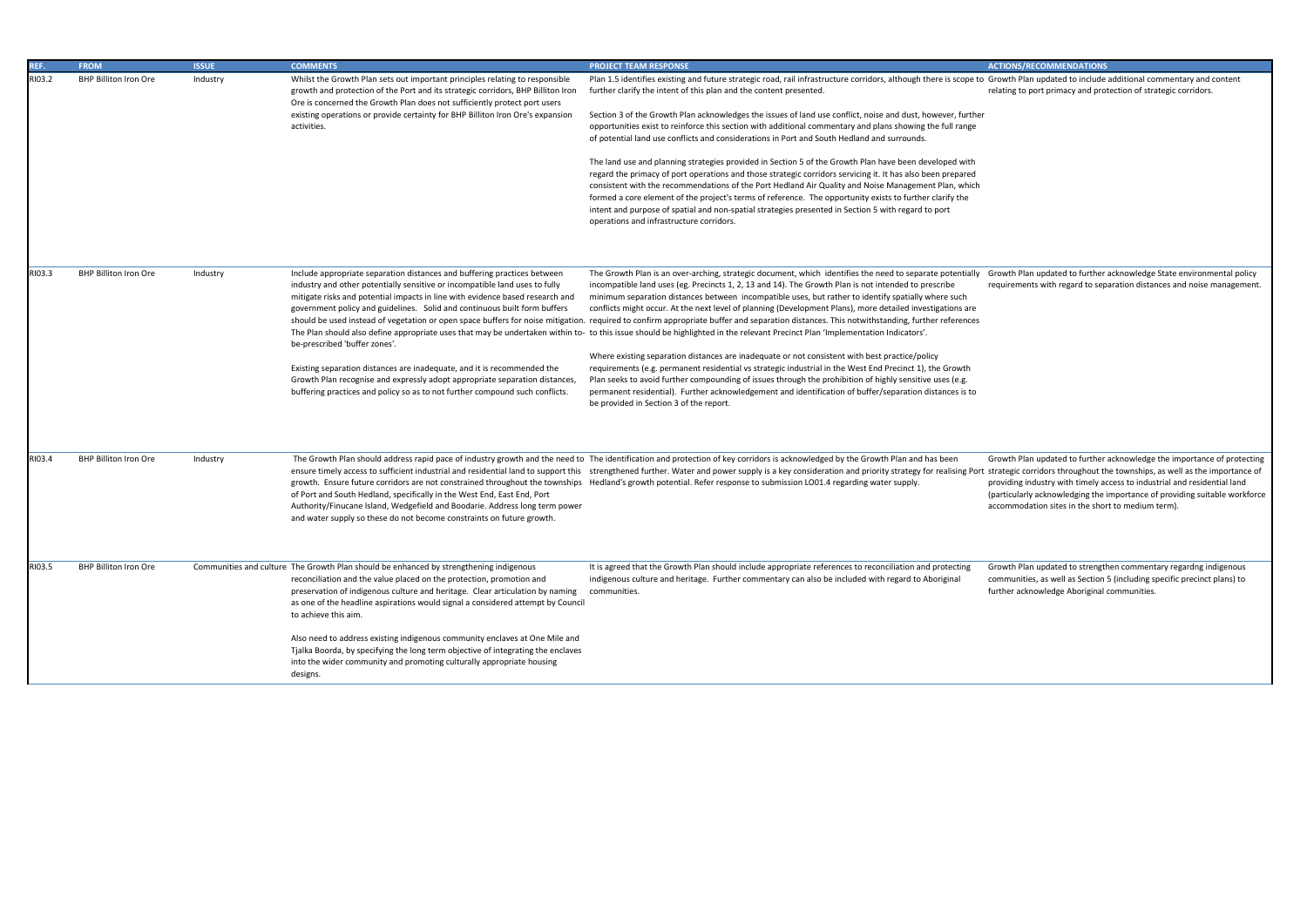Growth Plan updated to include a reference to 'Notifications on Title' in areas potentially affected by heavy industrial activity.

| REF.    | <b>FROM</b>                  | <b>ISSUE</b> | <b>COMMENTS</b>                                                                                                                                                                                                                                                                                                                                                                                                                                                                                                                                                 | <b>PROJECT TEAM RESPONSE</b>                                                                                                                                                                                                                                                                                                                                                                                                                                                                                                                                                                                                                                                       |
|---------|------------------------------|--------------|-----------------------------------------------------------------------------------------------------------------------------------------------------------------------------------------------------------------------------------------------------------------------------------------------------------------------------------------------------------------------------------------------------------------------------------------------------------------------------------------------------------------------------------------------------------------|------------------------------------------------------------------------------------------------------------------------------------------------------------------------------------------------------------------------------------------------------------------------------------------------------------------------------------------------------------------------------------------------------------------------------------------------------------------------------------------------------------------------------------------------------------------------------------------------------------------------------------------------------------------------------------|
| RI03.6  | <b>BHP Billiton Iron Ore</b> | Precinct 1   | Recommended that the plan clearly 'future proof' the ability of BHPBIO and<br>new Marina by:<br>- strengthening the recommendations of the Port Hedland Air Quality and                                                                                                                                                                                                                                                                                                                                                                                         | A core element of the Growth Plan's scope and terms of reference was the Dust Taskforce Report and its<br>other port users to operate and grow by addressing land use tensions that exist recommendations for the West End of Port Hedland. The identification and implementation of land use<br>between industry, Council and the West End community including the proposed planning responses consistent with the Dust Taskforce Report recommendations was mandated as a core<br>project objective for the Growth Plan and long term planning for the West End. In this regard, the Growth<br>Plan reflects the proposals outlined in Amendment 22 in relation to the West End. |
|         |                              |              | through proposed TPS5 Amendment 22.                                                                                                                                                                                                                                                                                                                                                                                                                                                                                                                             | Noise Management Plan by implementing further controls than those proposed It is outside the scope of the Growth Plan to mandate specific building controls and inspection regimes, but<br>references can be made to strengthen the importance of these issues which will then need to be further<br>implemented by the Town of Port Hedland.                                                                                                                                                                                                                                                                                                                                      |
|         |                              |              | - Ensure the building controls recommended by the EPA in response to<br>Amendment 22 are rigorously enforced.                                                                                                                                                                                                                                                                                                                                                                                                                                                   | Whilst acknowledging the existance of Amendment 22 through an interim land use designation of 'West<br>End Residential', the Growth Plan contemplates an ultimate scenario where this area is designated as                                                                                                                                                                                                                                                                                                                                                                                                                                                                        |
|         |                              |              | - Adoption of a Port and Industry buffer zone that limits land uses to those<br>associated with port operations, and specifically excludes any form of<br>permanent residential development and residential density increases in the                                                                                                                                                                                                                                                                                                                            | 'West End Mixed Use' and all forms of permanent residential accommodation are prohibited west of Acton<br>Street.                                                                                                                                                                                                                                                                                                                                                                                                                                                                                                                                                                  |
|         |                              |              | West End.<br>- Protect the port, industry, Local Government and State Government from                                                                                                                                                                                                                                                                                                                                                                                                                                                                           | Notifications on Title are a matter for Council to determine as part of any Development Guidelines or<br>through the assessment of Development or Subdivision applications. While the Growth Plan alludes to<br>range of planning controls to address amenity issues associated with dust noise, it is suggested that                                                                                                                                                                                                                                                                                                                                                              |
|         |                              |              | potential future class action should further studies on industry impacts be<br>unfavourable, by clearly explaining through ownership titles that the West End<br>incorporates a heavy industrial precinct that operates 24 hours all year round<br>and has the potential to impact the amenity of residents through noise, light<br>and dust.                                                                                                                                                                                                                   | Notifications on Title be included as a further measure in the document.                                                                                                                                                                                                                                                                                                                                                                                                                                                                                                                                                                                                           |
| RI03.7  | <b>BHP Billiton Iron Ore</b> | Precinct 1   | BHPIO supports the recommendations of the Port Hedland Air Quality and<br>Noise Management Plan in encouraging the development of the West End<br>Precinct for commercial, entertainment, recreation and (controlled) short-term<br>accommodation land uses. BHPIO is not confident that requirements of the<br>Dust taskforce will be delivered through Amendment 22, particularly given the<br>proposed increases in residential density. There will be an increased level of<br>ToPH administration required, with recent evidence showing limited adherence | A core element of the Growth Plan's scope and terms of reference was the Dust Taskforce Report and its<br>recommendations for the West End of Port Hedland. The identification and implementation of land use<br>planning responses consistent with the Dust Taskforce Report recommendations was mandated as a core<br>project objective for the Growth Plan and long term planning for the West End.<br>As referred to in RI03.6 above, the Growth Plan goes beyond the recommendations of Amendment 22 by<br>presenting an ultimate land use scenario wholly consistent with the Dust Taskforce report                                                                          |
|         |                              |              | of developers to the controls imposed by the taskforce report.                                                                                                                                                                                                                                                                                                                                                                                                                                                                                                  | recommendations and only allowing forms of commercial, entertainment, recreation and (controlled) short-<br>term accommodation land uses west of Acton Street. Further commentary can be included in the Growth<br>Plan to reinforce the importance of land use administration, inspection and adherence to time limited<br>residency, noting these matters as requiring further review and resourcing by the ToPH.                                                                                                                                                                                                                                                                |
| RI03.8  | <b>BHP Billiton Iron Ore</b> | Precinct 1   | Permanent residential accommodation in the West End is not supported;                                                                                                                                                                                                                                                                                                                                                                                                                                                                                           | The Growth Plan reflects the requirements of Amendment No. 22. In the longer term, the Growth Plan<br>advocates a transition to 'Short Stay' Accommodation and a West End 'Mixed Use' area west of Acton<br>Street. For that area east of Acton Street in proximity to BHPBIO stockpiles (shown as 'West End<br>Residential' in the Growth Plan), the ongoing appropriateness of permanent forms of residential<br>accomodation should be reviewed consistent with the findings of ongoing dust monitoring within the<br>Precinct.                                                                                                                                                 |
| RI03.9  | <b>BHP Billiton Iron Ore</b> | Precinct 1   | Uncontrolled short stay residential accommodation in the West End is<br>incompatible with the adjacent industrial use and port operations;                                                                                                                                                                                                                                                                                                                                                                                                                      | In relation to Shorty Stay accommodation, Council will need to review the existing definition of Short Stay<br>accommodation with a view to providing a greater level of clarity and control over this type of<br>accommodation;                                                                                                                                                                                                                                                                                                                                                                                                                                                   |
| RI03.10 | <b>BHP Billiton Iron Ore</b> | Precinct 1   | BHPBIO does not support the development of a small craft marina at the<br>Spoilbank (including Inset B on the Precinct 1 plan), as it will attract residential<br>land uses, is inconsistent with the Dust and Noise Management Plan and could<br>be impacted by industrial port activity.                                                                                                                                                                                                                                                                      | The Growth Plan does not specifically endorse the development of a small craft marina in the West End at<br>Spoilbank. While the document acknowleges the potential for a Marina Development at the Spoilbank, it<br>doesn't preclude the possibility of such a facility occurring elsewhere along the coast, including in the East<br>End (precinct 2).                                                                                                                                                                                                                                                                                                                           |
| RI03.11 | <b>BHP Billiton Iron Ore</b> | Precinct 1   | that reflect the port as the primary land use. These guidelines should be<br>incorporated within the provisions of the Town Planning Scheme. A caveat or<br>notation should also be incorporated on all future Titles within the West End.                                                                                                                                                                                                                                                                                                                      | BHPBIO supports the preparation of 'development guidelines' for the West End The preparation and implementation of development guidelines for the West End, along with a<br>caveat/notation on titles is supported and should be progressed as part of further detailed planning for<br>the West End (and/or through the assessment of Development or Subdivision Applications). The Growth<br>Plan should be modified to reference this as potential additional control mechanism.                                                                                                                                                                                                |

Growth Plan updated to further acknowledge the importance of development and land use control mechanisms in the West End to ensure compliance with the Dust Taskforce report recommendations. Also suggest ToPH review the adequacy of the Short Stay Accommodation definition, as it is important that this definition is unambiguous if Council is to monitor the occupancy of these developments.

Growth Plan updated to provide further commentary on Precinct 1 land uses east of Acton Street, acknowledging need to consider long term land use appropriateness in line with ongoing dust monitoring in the Precinct.

ToPH to review the adequacy of the Short Stay Accommodation definition, as it is important that this definition is unambiguous (and able to be readily implemnted/monitored) if Council is to monitor the occupancy of these developments.

Note comments.

Growth Plan updated to include additional reference to the need for development guidelines and notifications on title within the West End.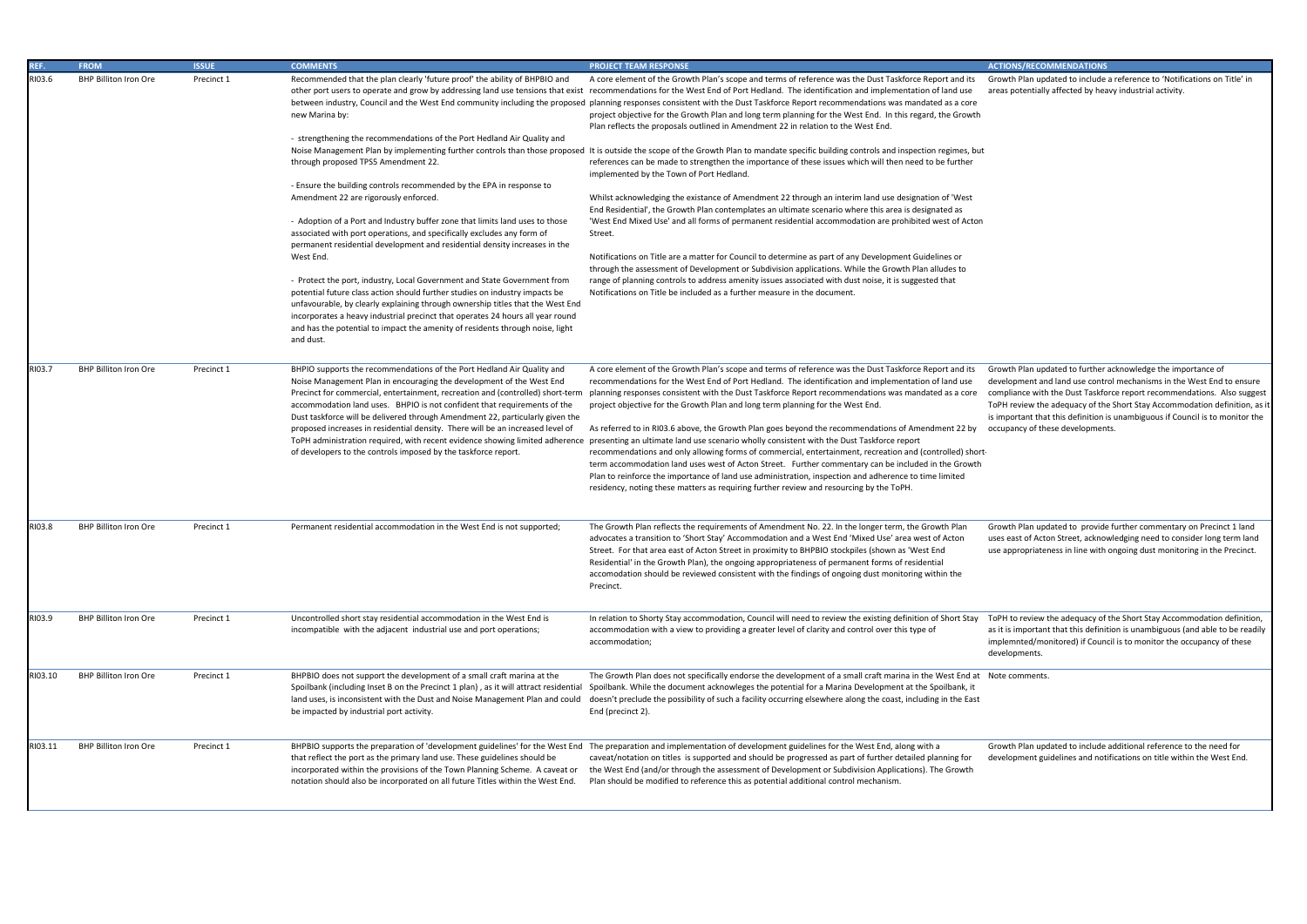|   | <b>ACTIONS/RECOMMENDATIONS</b>                                                                                                                                                                                         |
|---|------------------------------------------------------------------------------------------------------------------------------------------------------------------------------------------------------------------------|
|   | Note comments.                                                                                                                                                                                                         |
|   | Note comments.                                                                                                                                                                                                         |
|   | Note comments.                                                                                                                                                                                                         |
| Š | Note comments.                                                                                                                                                                                                         |
|   | Note comments.                                                                                                                                                                                                         |
|   | n Note comments.                                                                                                                                                                                                       |
|   | Growth Plan updated to include additional commentary in Sections 3 and 5<br>regarding long term use and access to the Harbour, along with<br>industry/community interface issues.                                      |
|   | Note comments.                                                                                                                                                                                                         |
|   | Growth Plan updated to include commentary in Precinct 5 supporting text<br>acknowledging Goldsworthy Rail line and need for any future detailed<br>planning/development to consider potential line expansion/upgrades. |

| REF.    | <b>FROM</b>                  | <b>ISSUE</b> | <b>COMMENTS</b>                                                                                                                                                                                                                                                                                                                                                                                                                             | <b>PROJECT TEAM RESPONSE</b>                                                                                                                                                                                                                                                                                                                                                                                            | <b>ACTIONS/RECOMMENDATIONS</b>                                                                       |
|---------|------------------------------|--------------|---------------------------------------------------------------------------------------------------------------------------------------------------------------------------------------------------------------------------------------------------------------------------------------------------------------------------------------------------------------------------------------------------------------------------------------------|-------------------------------------------------------------------------------------------------------------------------------------------------------------------------------------------------------------------------------------------------------------------------------------------------------------------------------------------------------------------------------------------------------------------------|------------------------------------------------------------------------------------------------------|
| RI03.12 | <b>BHP Billiton Iron Ore</b> | Precinct 1   | BHPBIO supports the requirement for developments in the West End to<br>incorporate building design and performance standards to reduce dust<br>exposure, consistent with (but not limited to) those identified in the Report and<br>Recommendations of the Environmental Protection Authority on Town of Port<br>Hedland's Town Planning Scheme No.5 Amendment 22: Rezone Residential<br>Land in the West End of Port Hedland, August 2011. | Noted. This will be a matter for implementation by the ToPH through ongoing development and building<br>assessment procedures.                                                                                                                                                                                                                                                                                          | Note comments.                                                                                       |
| RI03.13 | <b>BHP Billiton Iron Ore</b> | Precinct 2   | BHPBIO recommends the East End be developed and promoted as an area of<br>superior infrastructure and iconic amenity. BHPBIO willing to actively support<br>development of this infrastructure.                                                                                                                                                                                                                                             | The Growth Plan endorses the view that the East End should be developed as an area of superior<br>infrastructure and iconic amenity.                                                                                                                                                                                                                                                                                    | Note comments.                                                                                       |
| RI03.14 | <b>BHP Billiton Iron Ore</b> | Precinct 2   | BHPBIO recommends appropriate separation distances and buffers betweer<br>industry and sensitive land uses. The industry infrastructure and transport<br>corridor (generally following the alignment of the rail line and Wilson Street)<br>should be used in part as a buffer to the industrial Precinct 3.                                                                                                                                | The Growth Plan is an over-arching, strategic document, which broadly identifies the need to separate<br>potentially incompatible land uses. At the next level of planning (Development Plan), more detailed<br>investigations will be required to identify appropriate buffer and separation distances. In the case of the<br>East End, these more detailed investigations are currently being progressed by LandCorp. | Note comments.                                                                                       |
| RI03.15 | <b>BHP Billiton Iron Ore</b> | Precinct 2   | New school sites should consider noise emissions from railway lines and<br>industry operations;                                                                                                                                                                                                                                                                                                                                             | While the Growth Plan makes provision for a future Primary and High School within the East End, the sites Note comments.<br>identified are indicative only. The actual location will be determined at the detailed planning stage, having<br>regard to Education Department requirements, as well as noise and other relevant considerations.                                                                           |                                                                                                      |
| RI03.16 | <b>BHP Billiton Iron Ore</b> | Precinct 2   | Ages or Pretty Pool Creek. The establishment of a Marina should be considered Point/Rock of Ages) as a potential Marina location consistent with this vision.<br>as an exciting catalyst for development, and a focus point for new<br>residential/commercial development in Port Hedland.                                                                                                                                                  | BHPBIO supports development of a marina in the East End either at the Rock of Support for a Marina in the East End is noted. The Growth Plan identifies the East End (near Cooke                                                                                                                                                                                                                                        | Note comments.                                                                                       |
| RI03.17 | <b>BHP Billiton Iron Ore</b> | Precinct 2   | BHPBIO recommends the new town centre be located in Cooke Point Drive;                                                                                                                                                                                                                                                                                                                                                                      | While the Growth Plan identifies a neighbourhood and local centre within the East End, the actual location Note comments.<br>of such facilities will need to be determined at the detailed planning stage, taking into account retail<br>modelling, population growth projections, as well as traffic and other relevant considerations. This is<br>currently being investigated and progressed by LandCorp.            |                                                                                                      |
| RI03.18 | <b>BHP Billiton Iron Ore</b> | Precinct 3   | The Growth Plan should consider the industry/community/public interface<br>where industry and/or harbour expansions are planned. The Plan should also<br>deal with future public access to the harbour and the shipping channel in the<br>long term to achieve a complete separation of recreation crafts from industrial<br>vessels.                                                                                                       | Comments about protecting the primacy of the port and future public access to the harbor and shipping<br>channel are noted. The Growth Plan should include these as additional principles.                                                                                                                                                                                                                              | Growth Plan updated to include<br>regarding long term use and acc<br>industry/community interface is |
| RI03.19 | <b>BHP Billiton Iron Ore</b> | Precinct 4   | BHPBIO recommends that Redbank Bridge be identified as requiring dual land<br>capacity;                                                                                                                                                                                                                                                                                                                                                     | The comments in relation to Redbank are noted. The Implementation Plan addresses specific transport<br>related initiatives, including relevant road duplications and Redbank Bridge.                                                                                                                                                                                                                                    | Note comments.                                                                                       |
| RI03.20 | <b>BHP Billiton Iron Ore</b> | Precinct 5   | BHPBIO recommends the potential expansion of the Goldsworthy rail line be<br>considered in the Growth Plan;                                                                                                                                                                                                                                                                                                                                 | The comments in relation to the potential future expansion of the Goldsworthy rail line are noted.<br>However, it is difficult to consider/plan for potential rail line expansion without clarity on the scale and<br>location of affected areas.                                                                                                                                                                       | Growth Plan updated to include<br>acknowledging Goldsworthy Rai<br>planning/development to consid    |
| RI03.21 | <b>BHP Billiton Iron Ore</b> | Precinct 5   | considered in the context of any rail expansion;                                                                                                                                                                                                                                                                                                                                                                                            | BHPBIO recommends that the location of the proposed motor sport facility be<br>The current location of the motor sport facility bending the motor sport complex is considered appropriate. Any future expansion of the rail Note<br>line will need to take into account any impacts on this facility.                                                                                                                   |                                                                                                      |
| RI03.22 | <b>BHP Billiton Iron Ore</b> | Precinct 6   | BHPBIO does not support permanent residential within Wedgefield or noxious<br>industry;                                                                                                                                                                                                                                                                                                                                                     | The Growth Plan does not advocate or support any permanent residential development or noxious<br>industry in Wedgefield.                                                                                                                                                                                                                                                                                                | Note comments.                                                                                       |
| RI03.23 | BHP Billiton Iron Ore        | Precinct 6   | The current Great Northern Highway rail crossing should be maintained at<br>grade, as per the ToPH commitment to BHPBIO in 2011.                                                                                                                                                                                                                                                                                                            | The Growth Plan is consistent with this position and does not advocate grade separation at the GNH rail<br>crossing.                                                                                                                                                                                                                                                                                                    | Note comments. The Growth Pl<br>consistency on this matter.                                          |
| RI03.24 | <b>BHP Billiton Iron Ore</b> | Precinct 7   | continued use of airport precinct land for TWA outcomes (including a<br>concentration of construction FIFO).                                                                                                                                                                                                                                                                                                                                | BHPBIO recommends redevelopment of the airport be expedited, and supports Precinct 7 in the Growth Plan acknowledges the precinct as a suitable location for some TWA facilities at<br>an appropriate scale and intensity.                                                                                                                                                                                              | Note comments.                                                                                       |

Note comments. The Growth Plan has been reviewed for clarity and consistency on this matter.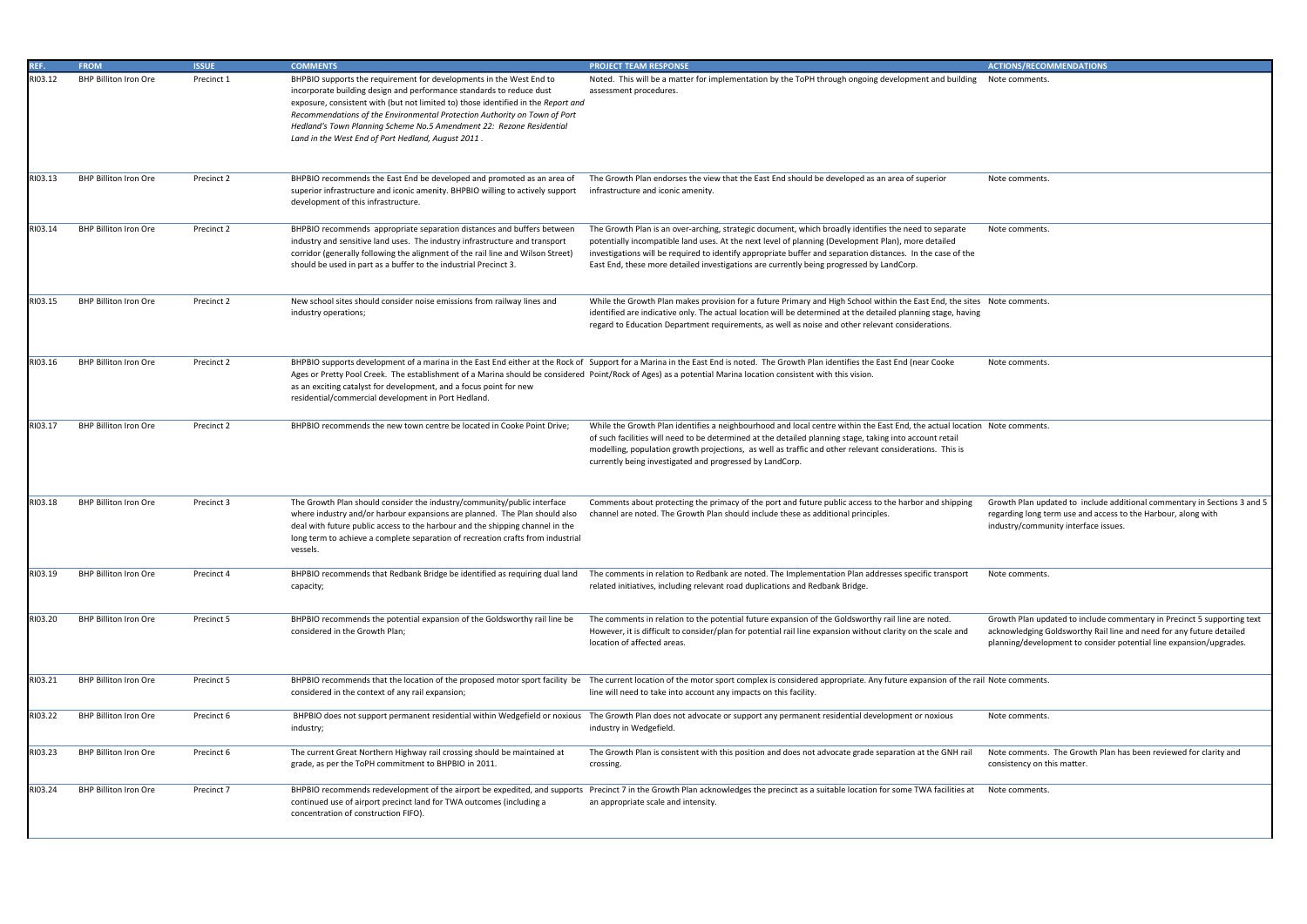Growth Plan updated to include additional commentary in Section 5 clarifying support for TWA accommodation in a range of different locations.

Note comments.

Growth Plan updated to remove reference to residential development in this location.

Note comments.

Growth Plan updated to include a reference in Precinct 16 commentary noting that future use of Precinct Highlight # 4 (Horseshoe & Bus Stop) must be considered in the context of the Boodarie Station Management Plan.

Note comments.

| REF.    | <b>FROM</b>                                           | <b>ISSUE</b> | <b>COMMENTS</b>                                                                                                                                                                                                                                                                                                                                          | <b>PROJECT TEAM RESPONSE</b>                                                                                                                                                                                                                                                                                                                                                                                                                                                                                                                                                                                                                                                                                                                                                                                                                                                                                      |
|---------|-------------------------------------------------------|--------------|----------------------------------------------------------------------------------------------------------------------------------------------------------------------------------------------------------------------------------------------------------------------------------------------------------------------------------------------------------|-------------------------------------------------------------------------------------------------------------------------------------------------------------------------------------------------------------------------------------------------------------------------------------------------------------------------------------------------------------------------------------------------------------------------------------------------------------------------------------------------------------------------------------------------------------------------------------------------------------------------------------------------------------------------------------------------------------------------------------------------------------------------------------------------------------------------------------------------------------------------------------------------------------------|
| RI03.25 | <b>BHP Billiton Iron Ore</b>                          | Precinct 7   | BHPBIO does not support permanent residential in this precinct.                                                                                                                                                                                                                                                                                          | The Growth Plan does not support or advocate any permanent residential development in this Precinct.<br>However, the Growth Plan supports an equitable distribution of TWA accommodation throughout Port and<br>South Hedland. Additional commentary in relation to this matter should be included in Section 5.                                                                                                                                                                                                                                                                                                                                                                                                                                                                                                                                                                                                  |
| RI03.26 | <b>BHP Billiton Iron Ore</b>                          | Precinct 8   | BHPBIO does not support the creation of small residential enclaves away from<br>the main town, as it detracts from the overall aim of achieving a city by<br>concentrating population in 2-3 key areas.                                                                                                                                                  | The Growth Plan is reflective of current use and planning for this locality, and does not contemplate the<br>area's development for substantial residential development. This area is not required to contribute to the<br>housing needs of 50,000 people, with the majority of the precinct contemplated for long term land<br>banking.                                                                                                                                                                                                                                                                                                                                                                                                                                                                                                                                                                          |
| RI03.27 | <b>BHP Billiton Iron Ore</b>                          | Precinct 9   | BHPBIO does not support permanent residential in this precinct; BHPBIO<br>recommends that the precinct form part of the buffer zone for the Boodarie<br>land uses.                                                                                                                                                                                       | A Golf Course residential estate had been identified as a potential future land use within this precinct<br>(subject to detailed environmental assessment), however, TPS5 currently prohibits any form of permanent<br>residential development within this precinct (i.e. within the Boodarie Special Control Area).                                                                                                                                                                                                                                                                                                                                                                                                                                                                                                                                                                                              |
| RI03.28 | <b>BHP Billiton Iron Ore</b>                          | Precinct 11  | BHPBIO commends the current city centre development, and recommends<br>expediting further the remainder of development to support industry and town<br>growth and activate the CBD.                                                                                                                                                                      | Comments in support of this Precinct are noted.                                                                                                                                                                                                                                                                                                                                                                                                                                                                                                                                                                                                                                                                                                                                                                                                                                                                   |
| RI03.29 | <b>BHP Billiton Iron Ore</b>                          | Precinct 12  | BHPBIO recommends options be considered to provide resolution of most<br>negative elements of the Radburn design - i.e. breakdown 'cell' structure, more<br>road links, better pedestrian flow, 'designing out crime' principles etc.<br>Recommends all new development does not repeat South Hedland design flaws<br>and promotes liveable communities. | Comments in relation to the resolution of the most negative elements of the Radburn design are noted.<br>Whilst at its core the Growth Plan seeks to accommodate significant additional growth to cater for 50,000<br>people, it is acknowledged that there is a need to address the errors of the past (e.g. Radburn Design,<br>Industrial - Residential conflicts in the historic West End area etc) and create attractive, liveable places.<br>Oportunities exist to address Radburn design issues described in the submission, and the Growth Plan<br>attempts to highlight some of these (e.g. way-finding improvements etc). Further initiatives (e.g. Design<br>Guidelines, public amenity improvements, detailed street network rationalisation/improvement etc) can<br>also be identified in the Growth Plan for implementation via further infill development projects and<br>precinct wide programmes. |
| RI03.30 | <b>BHP Billiton Iron Ore</b>                          | Precinct 13  | BHPBIO Billiton does not support development of residential uses towards the<br>rail corridor on the grounds of maintaining sufficient separation distances<br>between the rail line and the community. BHPBIO does not support the<br>formalisation of a major road across the rail corridor.                                                           | The Growth Plan provides for a substantial buffer between the rail line and future residential development<br>within this Precinct. The exact separation distance will be the subject of further detailed investigation as<br>part of any future Development Plan/Structure Planning phase. This requirement can be explained more<br>explicitly in the Growth Plan Precinct 13 commentary.<br>The notion of a potential eastern entry road for South Hedland is considered appropriate for inclusion in<br>this Precinct, however, the nature and extent to which access is 'formalised' across the rail corridor will<br>need to be considered in further detail as part of any future Development Planning process for the<br>precinct.                                                                                                                                                                        |
| RI03.31 | <b>BHP Billiton Iron Ore</b>                          | Precinct 16  | Area 4 must be considered in the context of the Boodarie Station Management The comments are noted and shall be reflected in the Growth Plan.<br>Plan.                                                                                                                                                                                                   |                                                                                                                                                                                                                                                                                                                                                                                                                                                                                                                                                                                                                                                                                                                                                                                                                                                                                                                   |
| LO01.1  | Port Hedland Community<br><b>Progress Association</b> | General      | Delighted Town of Port Hedland (ToPH) is planning for growth, however, are<br>concerned that the plan's implementation will follow development rather than<br>plan for it in advance.                                                                                                                                                                    | The comments are noted.                                                                                                                                                                                                                                                                                                                                                                                                                                                                                                                                                                                                                                                                                                                                                                                                                                                                                           |

Include further references in Section 5.1.1 regarding community/neighbourhood improvement initiatives to help address Radburn design issues.

Growth Plan updated to include additional Precinct 13 commentary regarding further investigations required for rail buffers and/or any future road links.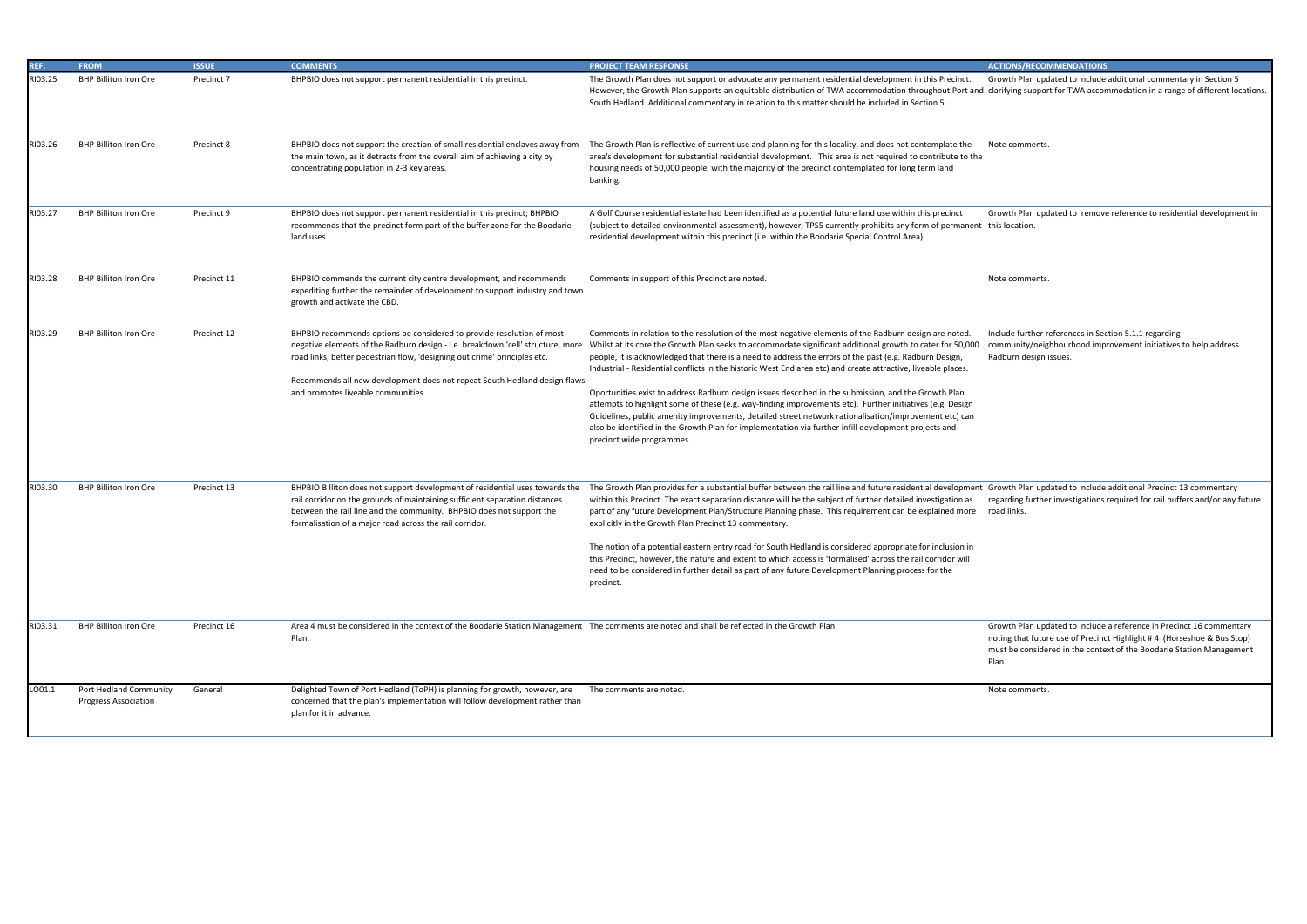Note comments.

Note comments.

| REF.   | <b>FROM</b>                                           | <b>ISSUE</b>                    | <b>COMMENTS</b>                                                                                                                                                                                                                                                                                                                    | <b>PROJECT TEAM RESPONSE</b>                                                                                                                                                                                                                                                                                                                                                                                                                                                                                                                                                                                                                                                                                                                                                                                   |
|--------|-------------------------------------------------------|---------------------------------|------------------------------------------------------------------------------------------------------------------------------------------------------------------------------------------------------------------------------------------------------------------------------------------------------------------------------------|----------------------------------------------------------------------------------------------------------------------------------------------------------------------------------------------------------------------------------------------------------------------------------------------------------------------------------------------------------------------------------------------------------------------------------------------------------------------------------------------------------------------------------------------------------------------------------------------------------------------------------------------------------------------------------------------------------------------------------------------------------------------------------------------------------------|
| LO01.2 | Port Hedland Community<br><b>Progress Association</b> | Housing and<br>accommodation    | Need to ensure flexibility and adaptability in zoning/density control, learning<br>permitting lower density development than the maximum prescribed,<br>constructing workforce accommodation with 'strong permanent external walls'<br>thereby allowing future conversion etc.)                                                    | The Growth Plan recommends for a range of residential densities associated with future residential<br>lessons from Isaac Regional Council in QLD with regard to 'adaptive community' development. Whilst the Growth Plan provides a guide with regard to land use and appropriate density<br>planning and the outcomes of KPMG's recent study on the issue. (For example, ranges, ultimate land use and development control is regulated by the Town of Port Hedland Town<br>Planning Scheme No.5 (TPS5). TPS provides maximum residential density codings for land (in accordance<br>with the Residential Design Codes of Western Australia), but does not include minimum density<br>requirements - this therefore allows for some flexibility in development density within the maximum range<br>permitted. |
|        |                                                       |                                 |                                                                                                                                                                                                                                                                                                                                    | The ToPH is currently progressing an amendment to TPS5 to introduce a blanket 'Residential R20/30'<br>zoning over all residential land currently zoned 'Residential R20', to provide additional flexibility in<br>development density and re-use as recommended by the submission.                                                                                                                                                                                                                                                                                                                                                                                                                                                                                                                             |
|        |                                                       |                                 |                                                                                                                                                                                                                                                                                                                                    | Further opportunities exist to encourage and facilitate flexible and adaptable development and built form,<br>both with regard to residential densities/use and potential from one use to another (e.g. from residential<br>to commercial or retail), and are being considered by the ToPH as part of TPS amendments and<br>development of policy frameworks.                                                                                                                                                                                                                                                                                                                                                                                                                                                  |
|        |                                                       |                                 |                                                                                                                                                                                                                                                                                                                                    | The principles of adaptive re-use of TWA accommodation is acknowledged and supported by the Growth<br>Plan (also refer response to submission GP05.2)                                                                                                                                                                                                                                                                                                                                                                                                                                                                                                                                                                                                                                                          |
| LO01.3 | Port Hedland Community<br><b>Progress Association</b> |                                 | Communities and culture Seeks protection of existing heritage buildings.                                                                                                                                                                                                                                                           | The Growth Plan acknowledges the significance and importance of Port Hedland's cultural heritage. The<br>need to protect the existing Heritage building stock is a matter for the Council to determine as part of any<br>development proposal involving, and having regard to the Local Municipal Inventory of Heritage Places.                                                                                                                                                                                                                                                                                                                                                                                                                                                                                |
| LO01.4 | Port Hedland Community<br><b>Progress Association</b> | Infrastructure and<br>Transport | Queries potable water supply availability and the use of potable water by<br>industry for dust suppression purposes etc.                                                                                                                                                                                                           | The Growth Plan acknowledges the future supply and availability of potable water as a key impediment to<br>future growth of the Town. The State Government recently announced that an additional five billion litres<br>of water (from the Yule and Degray aquifers) would be made available to the Port Hedland Water Supply,<br>and a further 10 billion litres (from the West Canning Basin) made available for industrial use. This will<br>alleviate short to medium term supply issues currently constraining development, whilst other long term<br>supply capacity solutions are also being identified.                                                                                                                                                                                                |
|        |                                                       |                                 |                                                                                                                                                                                                                                                                                                                                    | In addition to addressing water supply issues, the Growth Plan also advocates sustainable water<br>management practices to further reduce reliance on water resources.                                                                                                                                                                                                                                                                                                                                                                                                                                                                                                                                                                                                                                         |
| LO01.5 | Port Hedland Community<br><b>Progress Association</b> | Precinct 1                      | Queries the suitability of land south of Anderson St for 'light industrial'<br>purposes, and whether Mixed Use/Business would be a better outcome (e.g.<br>offices and other commercial uses).                                                                                                                                     | The light industrial land use as nominated by the Growth Plan in the West End does not necessarily<br>prohibit office and commercial development in this area, and simply reflects the desire to 'lighten' the<br>existing industrial area. Suggest including further wording within the Precinct 1 commentary to clarify this<br>intent, and acknowledge the area's suitability for commercial and office land uses, particularly for<br>properties fronting Anderson Street.                                                                                                                                                                                                                                                                                                                                 |
|        |                                                       |                                 |                                                                                                                                                                                                                                                                                                                                    | As noted on the PrecinctPlans, final land use and development is subject to further detailed planning<br>investigations. Detailed consideration of land use permissibility within this area (consistent with the<br>Growth Plan vision) will most appropriately be dealt with by a Town Planning Scheme Amendment process<br>and/or Development Plan for the area.                                                                                                                                                                                                                                                                                                                                                                                                                                             |
|        |                                                       |                                 |                                                                                                                                                                                                                                                                                                                                    | Refer response to submission GP10.1                                                                                                                                                                                                                                                                                                                                                                                                                                                                                                                                                                                                                                                                                                                                                                            |
| LO01.6 | Port Hedland Community<br><b>Progress Association</b> | Precinct 1                      | The area north of Anderson Street is ideal for low cost affordable<br>accommodation for the tourist industry to support the trendy 'Fremantle type<br>café strip'. Situated between the ocean and the port, it would be a desireable<br>and popular choice for backpackers and singles wishing to live in town and<br>secure work. | The Growth Plan identifies this area for 'West End Mixed Use' and 'West End Residential' uses, which is<br>consistent with affordable short stay accommodation land use mix advocated in the submission.                                                                                                                                                                                                                                                                                                                                                                                                                                                                                                                                                                                                       |
| LO01.7 | Port Hedland Community<br><b>Progress Association</b> | Precinct 1                      | Seeks to ensure land for Marrapikurinya Park is appropriately protected for<br>public recreation purposes.                                                                                                                                                                                                                         | The Growth Plan identifies Marrapikurinya Park for local/passive open space purposes, whilst TPS5<br>identifies the land as having a 'Town Centre' zoning and within a 'Development Plan' area. As a strategic<br>planning document, the Growth Plan cannot provide Marrapikurinya Park a reservation status, however,<br>opportunities exist through TPS5 amendments and/or further detailed structure planning (Development<br>Plan) to provide further certainty of land use and/or reservation status.                                                                                                                                                                                                                                                                                                     |

Note comments.

Refer GP10.1

Note comments.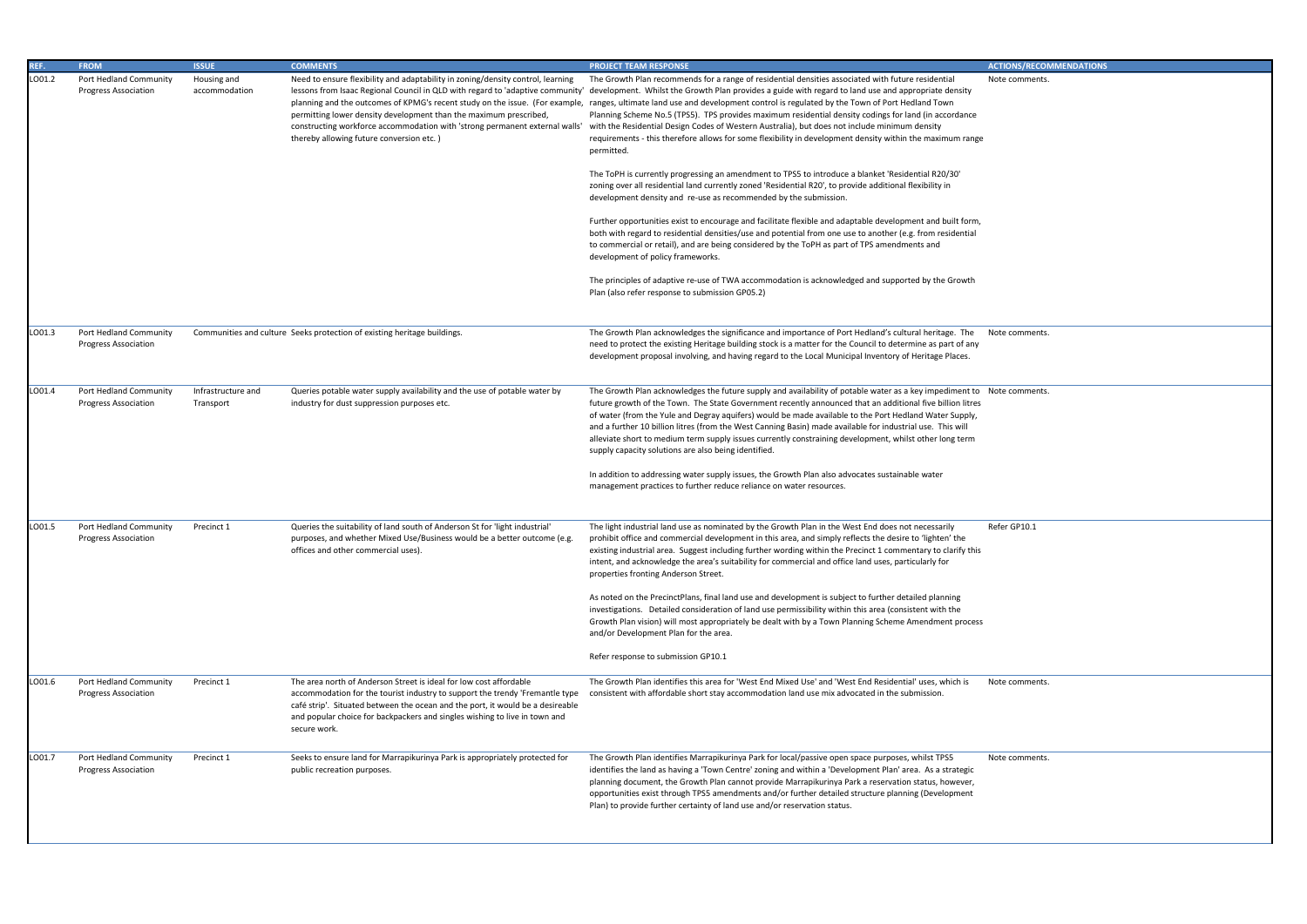Note comments

Refer GP07.1

Note comments.

| REF.    | <b>FROM</b>                                           | <b>ISSUE</b> | <b>COMMENTS</b>                                                                                                                                                                                                                                                                                                                                                                                                                                                                                                                | <b>PROJECT TEAM RESPONSE</b>                                                                                                                                                                                                                                                                                                                                                                                                                                                                                                                                                                                                                                                                                                                                                                                                                                                                                                                                                                                                                                                                                                                                                                                                                                                                                                                                                                                                                                                                                                                                                                                                                                                                                                                                                                                                                                                                                                                                                                                                                                               |
|---------|-------------------------------------------------------|--------------|--------------------------------------------------------------------------------------------------------------------------------------------------------------------------------------------------------------------------------------------------------------------------------------------------------------------------------------------------------------------------------------------------------------------------------------------------------------------------------------------------------------------------------|----------------------------------------------------------------------------------------------------------------------------------------------------------------------------------------------------------------------------------------------------------------------------------------------------------------------------------------------------------------------------------------------------------------------------------------------------------------------------------------------------------------------------------------------------------------------------------------------------------------------------------------------------------------------------------------------------------------------------------------------------------------------------------------------------------------------------------------------------------------------------------------------------------------------------------------------------------------------------------------------------------------------------------------------------------------------------------------------------------------------------------------------------------------------------------------------------------------------------------------------------------------------------------------------------------------------------------------------------------------------------------------------------------------------------------------------------------------------------------------------------------------------------------------------------------------------------------------------------------------------------------------------------------------------------------------------------------------------------------------------------------------------------------------------------------------------------------------------------------------------------------------------------------------------------------------------------------------------------------------------------------------------------------------------------------------------------|
| LO01.8  | Port Hedland Community<br><b>Progress Association</b> | Precinct 2   | The area of land on Styles Road/Cooke Point Drive in Pretty Pool was identified<br>as a potential water development in 1996, and in 2007/8 it was allocated for<br>housing development. The land is sitting idle, and should be identified by the<br>Growth Plan for residential development.                                                                                                                                                                                                                                  | The Growth Plan identifies Cooke Point and Pretty Pool within Precinct 2 as areas for future residential<br>development, along with some areas identified for schools, open space, natural landscape protection and<br>buffer areas (associated with the road/rail corridor). Planning investigations for this area are currently<br>being progressed by LandCorp, having regard for various site opportunities and constraints, including<br>rail/highway noise, Dampier Salt operations, coastal and mangrove environments etc.                                                                                                                                                                                                                                                                                                                                                                                                                                                                                                                                                                                                                                                                                                                                                                                                                                                                                                                                                                                                                                                                                                                                                                                                                                                                                                                                                                                                                                                                                                                                          |
| LO01.9  | Port Hedland Community<br><b>Progress Association</b> | Precinct 4   | Questions future use of Redbank for 'rural', and advocates a "multi-purpose"<br>use for the precinct.                                                                                                                                                                                                                                                                                                                                                                                                                          | Refer response to GP07.1 regarding the Redbank Precinct                                                                                                                                                                                                                                                                                                                                                                                                                                                                                                                                                                                                                                                                                                                                                                                                                                                                                                                                                                                                                                                                                                                                                                                                                                                                                                                                                                                                                                                                                                                                                                                                                                                                                                                                                                                                                                                                                                                                                                                                                    |
| LO01.10 | Port Hedland Community<br><b>Progress Association</b> | Precinct 7   | Questions whether airport should remain in same location                                                                                                                                                                                                                                                                                                                                                                                                                                                                       | The Growth Plan identifies more than enough capacity for additional residential development within Port<br>and South Hedland and surrounds to not necessitate a relocation of the airport and converstion to<br>residential/commercial use. Furthermore, the airport site is potentially unsuitable for such uses given<br>proximity to strategic industrial and other industrial land uses (Dampier Salt, Wedgefield etc) and its<br>separation from the South Hedland Townsite by a key rail corridor.                                                                                                                                                                                                                                                                                                                                                                                                                                                                                                                                                                                                                                                                                                                                                                                                                                                                                                                                                                                                                                                                                                                                                                                                                                                                                                                                                                                                                                                                                                                                                                   |
|         |                                                       |              |                                                                                                                                                                                                                                                                                                                                                                                                                                                                                                                                | No major capacity constraints are currently anticipated that would necessitate significant additional<br>expansion beyond the existing planned expansion.                                                                                                                                                                                                                                                                                                                                                                                                                                                                                                                                                                                                                                                                                                                                                                                                                                                                                                                                                                                                                                                                                                                                                                                                                                                                                                                                                                                                                                                                                                                                                                                                                                                                                                                                                                                                                                                                                                                  |
|         |                                                       |              |                                                                                                                                                                                                                                                                                                                                                                                                                                                                                                                                | The Growth Plan is generally consistent with the adopted Airport Masterplan. Any concerns about the<br>potential impacts of the airport expansion will need to be addressed as part of any review of the Airport<br>Masterplan. While the relocation of the airport was considered early on in the formulation of the Growth<br>Plan (as noted in Section 4), this was not considered a preferred scanario/option.                                                                                                                                                                                                                                                                                                                                                                                                                                                                                                                                                                                                                                                                                                                                                                                                                                                                                                                                                                                                                                                                                                                                                                                                                                                                                                                                                                                                                                                                                                                                                                                                                                                         |
| .002.1  | Port Hedland Hockey<br>Association                    |              | Communities and culture There is currently no purpose built hockey facility in Port Hedland. As a City<br>growing to a population of 50,000 people, there should be provision for a<br>purpose built facility, incorporating the following features:<br>- full size artificial turf, surface line marked for hockey;<br>- could be multiple use;<br>- appropriate underlay to reduce joint injuries;<br>- lighting for small ball sports (including tennis, cricket etc);<br>- shared change rooms, club house facilities etc. | The Growth Plan has been prepared having regard to the draft recommendations of the Town of Port<br>Hedland's Active Open Space Strategy, and makes provision for district level sporting facilities within the<br>precinct plans. The nature and timing of the facility to be provided, such as a hockey pitch, is a matter for<br>Council to determine independently of the Growth Plan.                                                                                                                                                                                                                                                                                                                                                                                                                                                                                                                                                                                                                                                                                                                                                                                                                                                                                                                                                                                                                                                                                                                                                                                                                                                                                                                                                                                                                                                                                                                                                                                                                                                                                 |
| LO03.1  | Hedland                                               |              | Soroptimist International Port Communities and culture The Growth Plan does not adequately address the issues and impacts of Fly-In<br>Fly-Out (FIFO) workers and associated workforce accommodation, which is a<br>major challenge and concern for the City (specifically the proposal for a 6000<br>person camp).<br>There are numerous detrimental impacts of FIFO work patterns on the families<br>of workers and the communities in which they operate.                                                                   | The Growth Plan recognises that FIFO activities will remain central to the future operations of the resource<br>sector, at least in the short term. The sheer volume of industrial activity in the region and rate of<br>development is of such a scale that workforce and accommodation demands cannot be reasonably met by<br>the existing residential labour force and housing stock. Furthermore, to provide the amount of additional<br>housing required to accommodate a sufficient permanent residential population (to meet future workforce<br>demands), additional skilled labour needs to be brought in to construct the new houses. It is for theses<br>reasons that FIFO activities and transient workforce accommodation (TWA) will continue to have a major<br>role to play in the short and medium term development of Port Hedland.<br>It is important to provide TWA sites in appropriate locations, and to acknowledge that there are a number<br>of different forms/types of TWA, each having different site requirements and local impacts to be<br>considered. For example, long term operational TWA accommodation required to service major strategic<br>projects such as the outer harbour will have different locational/operational needs (and local impacts)<br>compared with a short term TWA camp required to accommodate workers constructing smaller, stand-<br>alone developments.<br>Whilst many TWA projects are necessary in the short term, not all TWA proposals are appropriate and can<br>have disbenefits if poorly located and/or designed. It is important that TWA proposals are considered in<br>terms of their 'legacy' provided to the City, and that they demonstrate a commitment to longer term 'City<br>Building' in their own right. Opportunities exist to strengthen the planning policy framework in this regard<br>to ensure new TWA developments are assessed and implemented in a manner consistent with their role,<br>function and demonstrated ability to contribute positively to long term 'City Building'. |
| LO03.2  | Soroptimist International Port Precinct 1<br>Hedland  |              | Concern at the focus on short term residents as opposed to long term residents. Refer response to GP04.3<br>Oppose the removal/conversion of single residential dwellings (permanent<br>residential) with smaller, short stay dwellings.                                                                                                                                                                                                                                                                                       |                                                                                                                                                                                                                                                                                                                                                                                                                                                                                                                                                                                                                                                                                                                                                                                                                                                                                                                                                                                                                                                                                                                                                                                                                                                                                                                                                                                                                                                                                                                                                                                                                                                                                                                                                                                                                                                                                                                                                                                                                                                                            |

Note comments.

Growth Plan updated to include additional commentary in Sections 3 and 5 of the Growth Plan clarifying the role and importance of FIFO and TWA in addressing issues of housing affordability, and the need to ensure TWA proposals positively and appropriately contribute to the sustainable development of Port Hedland and the strengthening of its communities.

Refer GP04.3